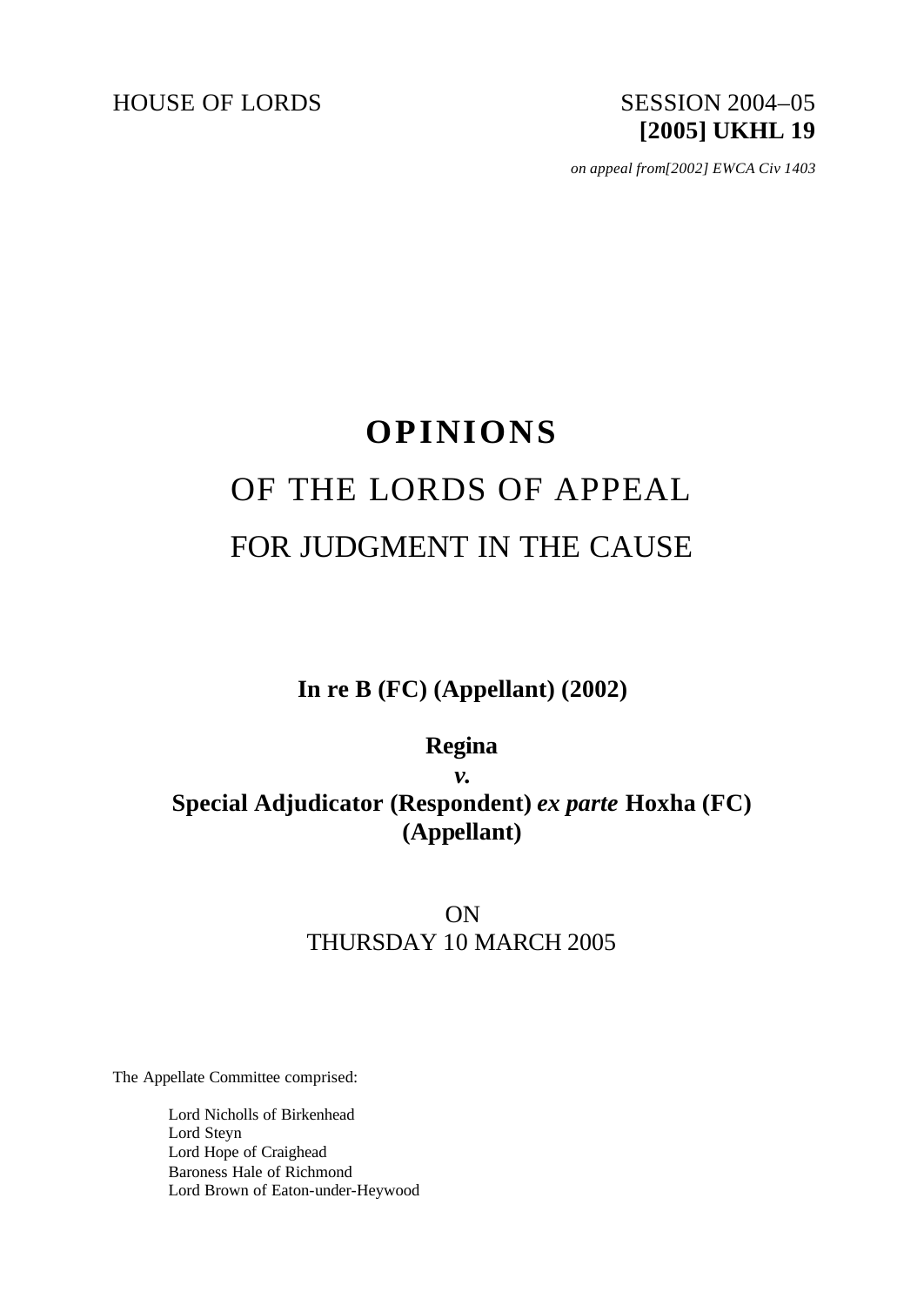#### **HOUSE OF LORDS**

# **OPINIONS OF THE LORDS OF APPEAL FOR JUDGMENT IN THE CAUSE**

# **In re B (FC) (Appellant) (2002) Regina** *v.* **Special Adjudicator (Respondent)** *ex parte* **Hoxha (FC) (Appellant)**

#### **[2005] UKHL 19**

## **LORD NICHOLLS OF BIRKENHEAD**

#### My Lords,

1. I have had the advantage of reading in draft the speeches of my noble and learned friends Lord Hope of Craighead, Baroness Hale of Richmond and Lord Brown of Eaton-under-Heywood. For the reasons they give I would dismiss these appeals.

# **LORD STEYN**

My Lords,

2. I have read the opinions of my noble and learned friends Lord Hope of Craighead, Baroness Hale of Richmond and Lord Brown of Eaton-under-Heywood. I agree with their opinions. I would also dismiss the appeals.

#### **LORD HOPE OF CRAIGHEAD**

My Lords,

3. I have had the advantage of reading in draft the speech of my noble and learned friend, Lord Brown of Eaton-under-Heywood. I agree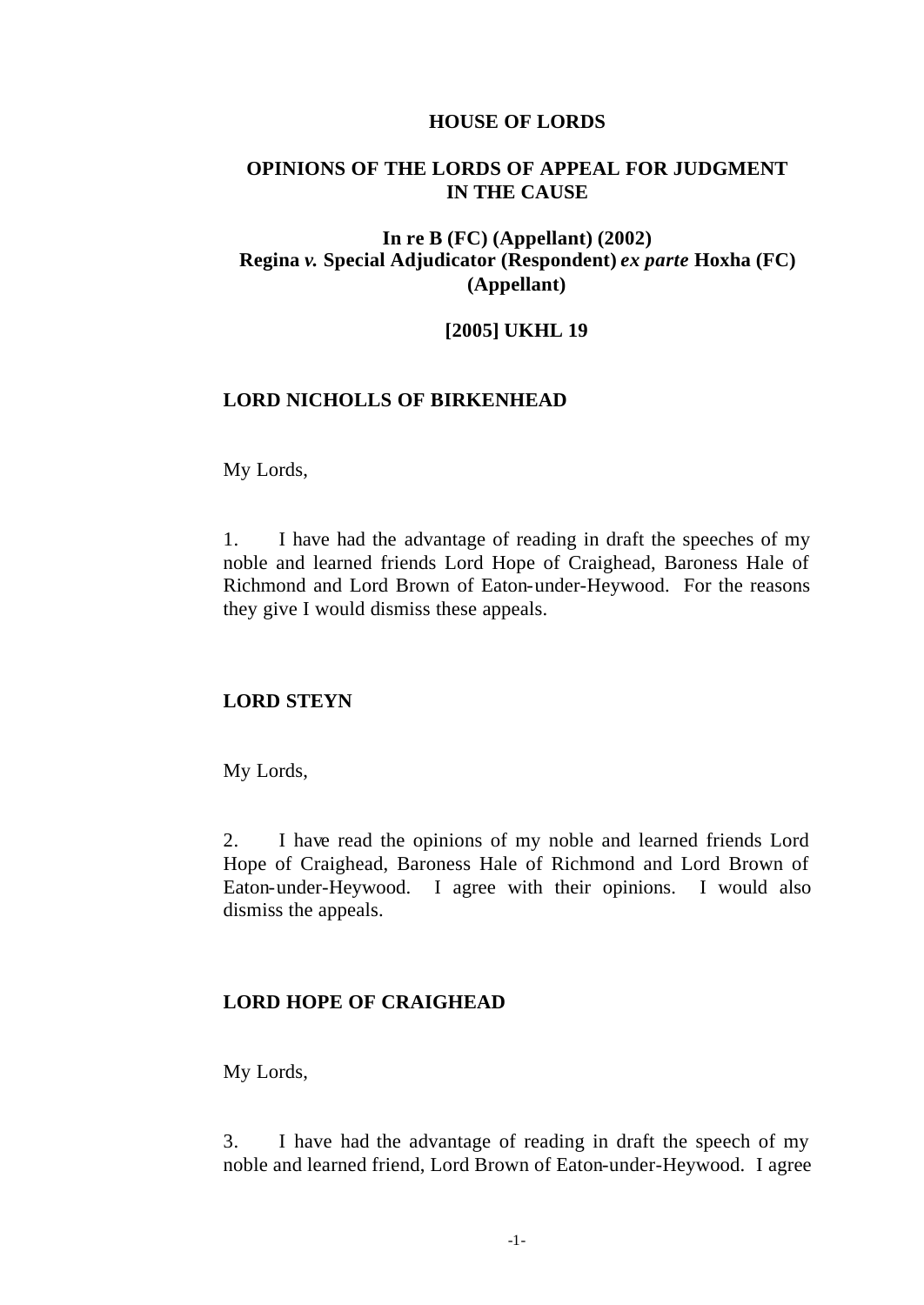with it and with the observations of my noble and learned friend Baroness Hale of Richmond on the subsidiary issue. For the reasons that they have given I too would dismiss these appeals.

4. I adopt with gratitude Lord Brown's description of the background and his analysis of the authorities and other relevant materials. This permits me to deal briefly with the points that lie at the heart of the case.

5. The appellants claim that they have produced a compelling body of evidence which shows that the modern construction of the proviso to article 1C(5) of the Geneva Convention Relating to the Status of Refugees of 28 July 1951 (Cmd 9171) ("the Convention") is one which covers all refugees and that it is not limited in its application to refugees falling under article 1A(1) ("statutory refugees"). In my opinion however one has only to scratch the surface to see that this proposition is not based on any hard evidence that this indeed is what the proviso is being regarded as meaning, as a matter of legal obligation binding on all states parties to the Convention. There is a profound gap between what various commentators would like the proviso to mean and what it has actually been taken to mean in practice.

6. No-one questions the broad humanitarian principles which underlie the Convention. The social and humanitarian nature of the problem of refugees was expressly recognised in the preamble to the Convention. So too was the fact that it was the express wish of all states to do everything within their power to prevent the problem from becoming a cause of tension between them. The 1967 Protocol Relating to the Status of Refugees ("the Protocol") (Cmnd 3906) recognised that new situations had arisen since the Convention was adopted and that further provisions were needed as persons who had become refugees since 1 January 1951 might not fall within its scope. As the third paragraph of the preamble to the Protocol put it, it was desirable that equal status should be enjoyed by all refugees covered by the definition in the Convention irrespective of the dateline of 1 January 1951.

7. As a result of the amendments which it made to article 1A(2) of the Convention, these two instruments now provide the cornerstone of the international legal regime for the protection of refugees: see paragraph (3) of the preamble to Council Directive 2004/83/EC of 29 April 2004 on minimum standards for the qualification and status of third country nationals or stateless persons as refugees ("the Directive").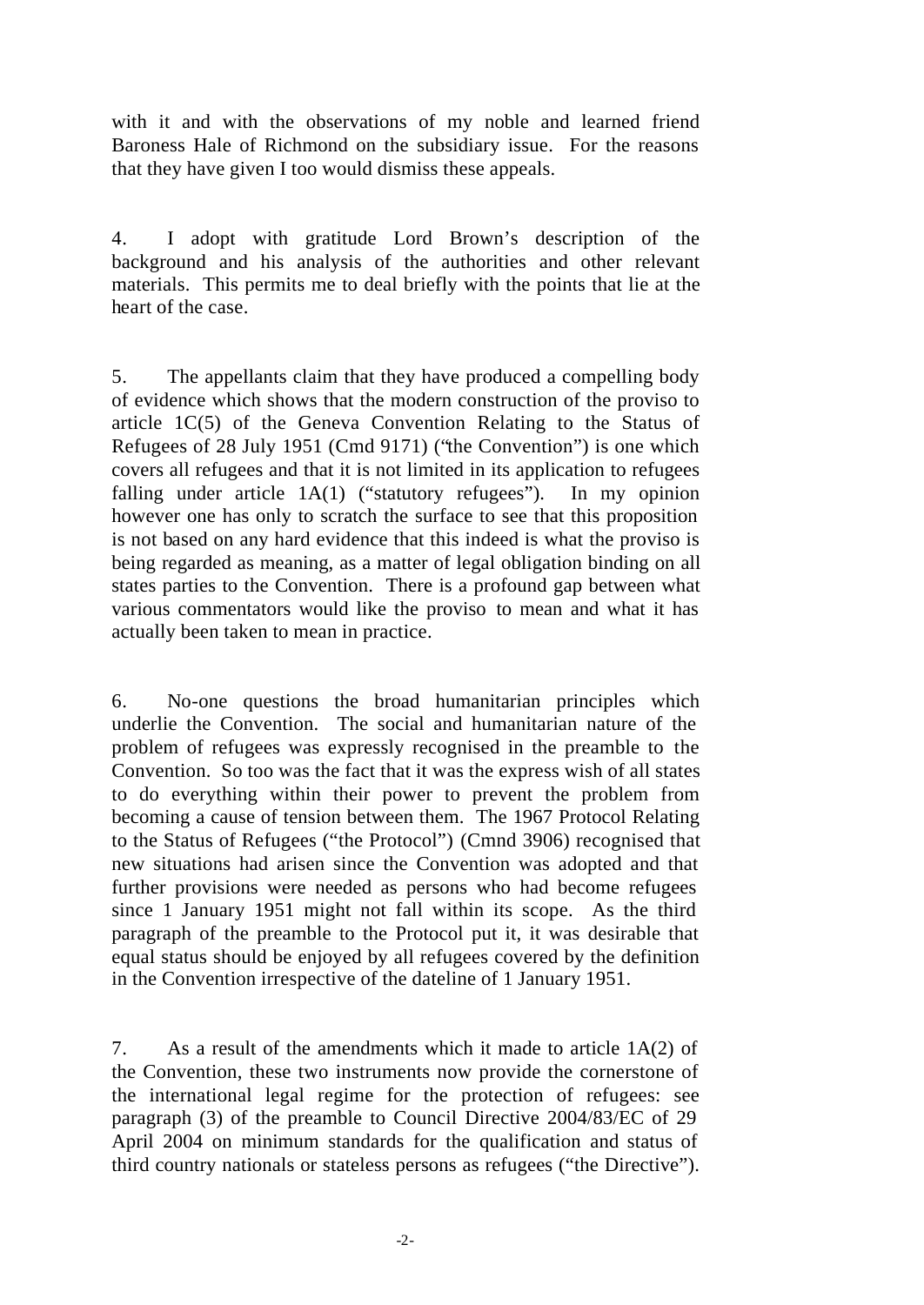These are to be seen as living instruments, to which the broadest effect must be given to ensure that they continue to serve the humanitarian principles for whose purpose the Convention was entered into.

8. Care nevertheless needs to be taken, when analysing the evidence on which the appellants rely, to distinguish between the meaning of the words which article 1 of the Convention uses to identify those who are entitled to the status of refugee and the practices which contracting states have chosen to adopt in their discretion to give effect to these humanitarian principles. A large and liberal spirit is called for when a court is asked to say what the Convention means. But there are limits to this approach. The court must recognise the fundamental fact that the Convention is an agreement between states. The extent of the agreement to which the states committed themselves is to be found in the language which gives formal expression to their agreement. The language itself is the starting point: see *Adan v Secretary of State for the Home* Department [1999] 1 AC 293, 305D-E, per Lord Lloyd of Berwick.

9. As Lord Bingham of Cornhill said it in *Brown v Stott* [2003] 1 AC 681, 703E, it is generally to be assumed that the parties included the terms that they wished to include and on which they were able to agree, omitting other terms which they did not wish to include or on which they were unable to agree. Article 31(1) of the Vienna Convention on the Law of Treaties (1980) (Cmnd 7964) provides that a treaty must be interpreted in good faith in accordance with the ordinary meaning of the terms of the treaty in their context, and in the light of the object and purpose of the treaty. There is no warrant in this provision for reading into a treaty words that are not there. It is not open to a court, when it is performing its function, to expand the limits which the language of the treaty itself has set for it.

10. The structure of the definition of the term "refugee" in article 1 of the Convention was based on that of the Statute of the Office of the United Nations High Commissioner for Refugees, adopted by General Assembly Resolution 428(v) of 14 December 1950. This was the initial point of reference in formulating the definition in the Convention: Professor James Hathaway, *The Law of Refugee Status* (1991), p 66-69. Paragraph 6 of the Statute, which defines the competence of the High Commissioner, contains two subparagraphs. Paragraph A contains a definition of the persons to whom that competence was to extend in terms which were adopted by article 1A(1) and (2) of the Convention. It also contains a list of six circumstances in which his competence was to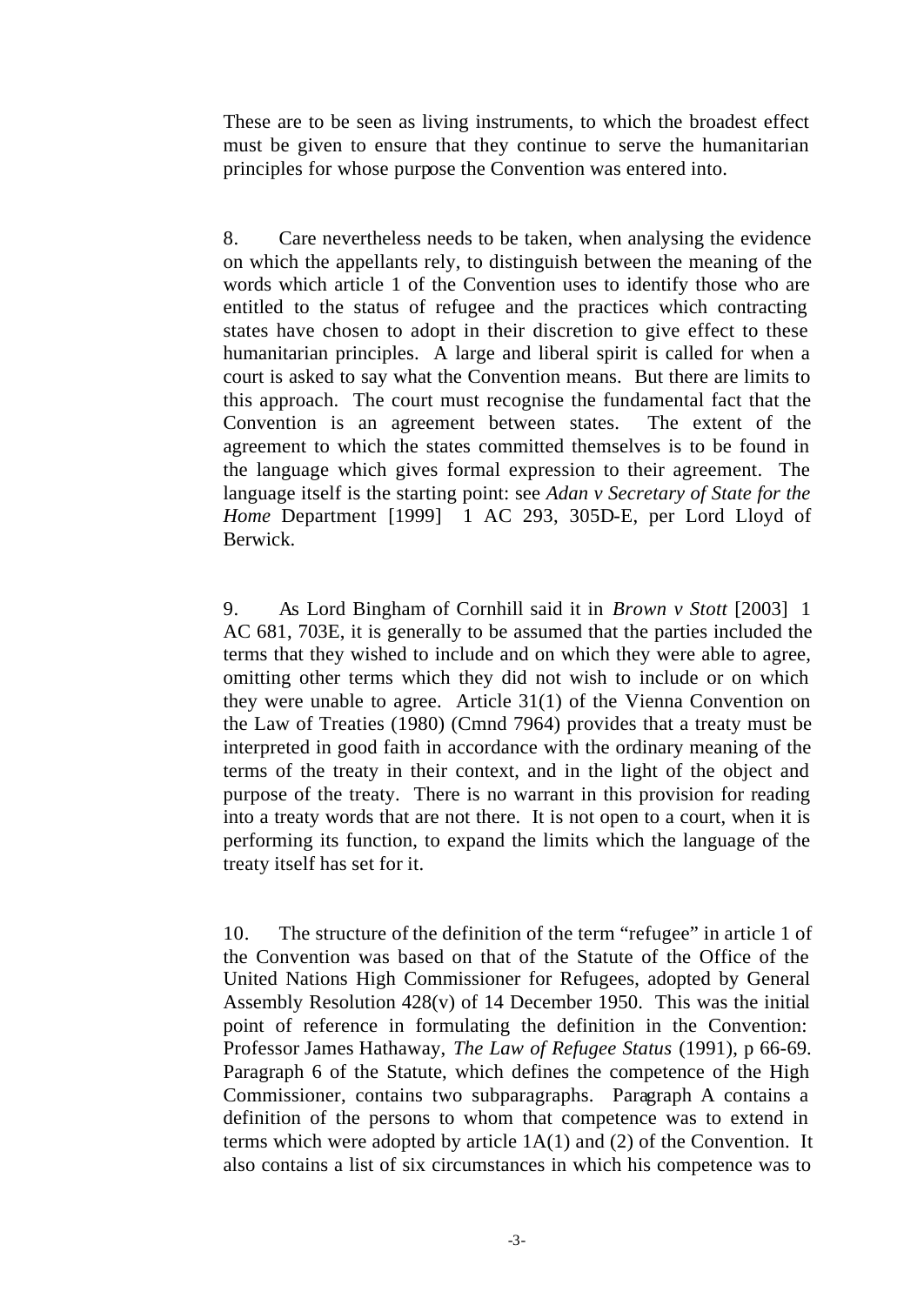cease. Under this scheme the assumption of competence and the cessation of competence were kept separate. It was only if the High Commissioner had assumed competence that the question of cessation could arise.

11. This two stage approach was reproduced in article 1C of the Convention, but with some significant changes to the words used to describe the last two circumstances. Paragraph B of the Statute, on which article  $1A(2)$  of the Convention was based, was in these terms:

"Any other person who is outside the country of his nationality, or if he has no nationality, the country of his former habitual residence, because he has *or had* wellfounded fear of persecution by reason of his race, religion, nationality or political opinion and is unable or, because of *such* fear, is unwilling to avail himself of the protection of the government of the country of his nationality, or, if he has no nationality, to return to the country of his former habitual residence." [emphasis added]

12. As Professor Hathaway explains at p 68, the compromise that emerged from the drafting process when the definition for the purposes of the Convention was being formulated was to reject the past assessment of risk and to establish instead present or prospective assessment of risk as the norm for refugee protection. It was decided to honour the past persecution standard for persons who were within the scope of the agreements which had been entered into before 1 January 1951. But persons who were outside the scope of those agreements were to be required to demonstrate a current well founded fear of persecution in order to qualify for refugee status. The words "or had" which had been included in paragraph 6B of the Statute were omitted from article 1A(2) of the Convention. It is plain from the drafting history that this was no accident. The appellants are unable to establish a current well founded fear, so they are unable to bring themselves within the wording of article 1A(2).

13. A similar approach was taken to the cessation provisions which were derived from the Statute. As Lord Lloyd of Berwick observed in *Adan v Secretary of State for the Home Department* [1999] 1 AC 293, 306G, the cessation provision in article 1C(5) takes effect naturally when the refugee ceases to have a current well-founded fear. This is in symmetry with the definition in article 1A(2). The words "no longer",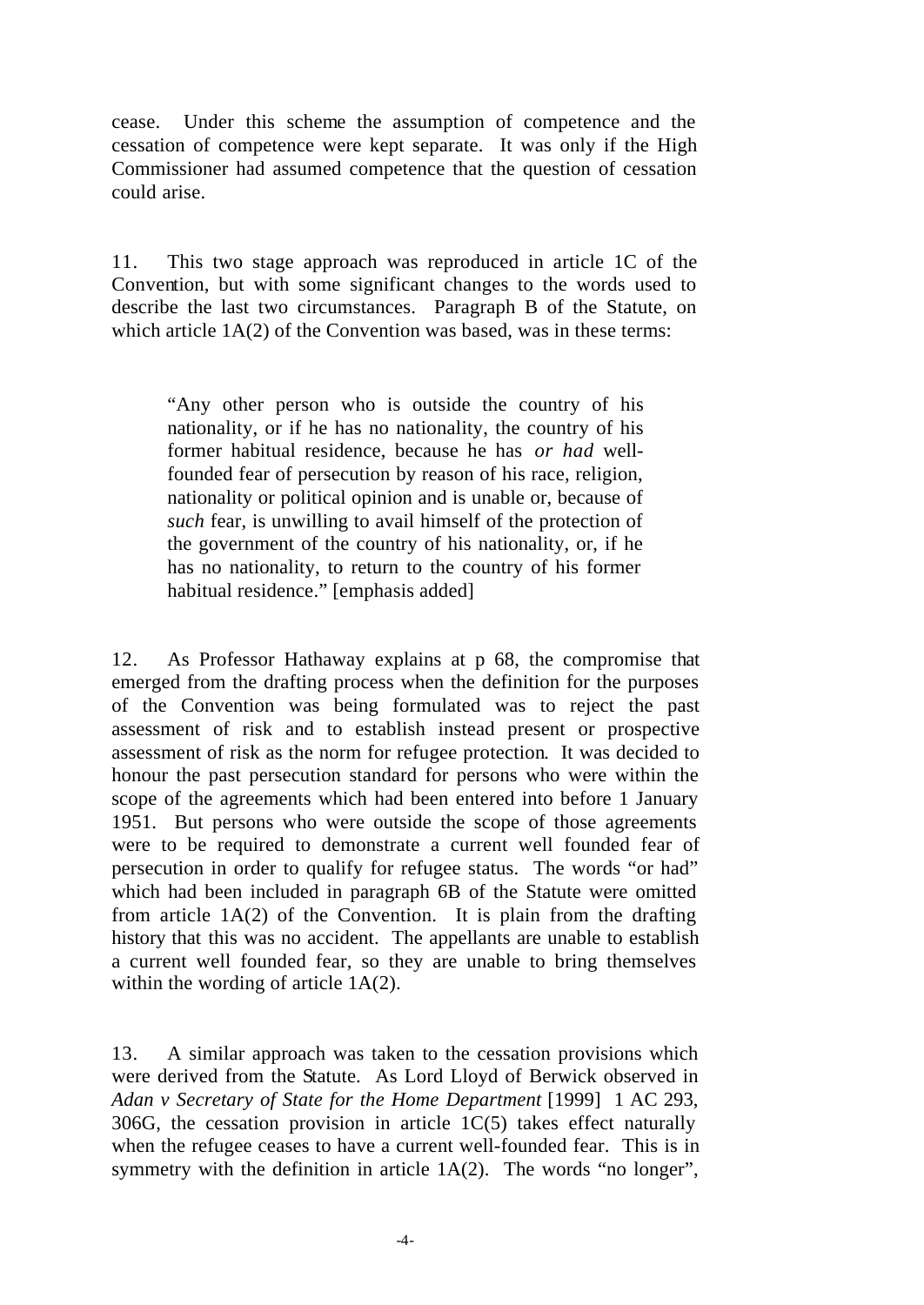which were taken from the cessation provisions in paragraph 6A of the Statute, support that interpretation. On this approach the appellants are unable to bring themselves within the opening words of article  $1C(5)$ . This means that their case fails at the first hurdle before they reach the proviso which was added to that paragraph, whose its meaning lies at the heart of this case:

"provided that this paragraph shall not apply to a refugee falling under section  $A(1)$  of this article who is able to invoke compelling reasons arising out of *previous*  persecution for refusing to avail himself of the protection of the country of nationality." [emphasis added]

14. The word "previous" makes it plain that in this context, in contrast to what was contemplated by the leading provision in article 1C(5), the test looks backwards. The question here is not whether the person has a current well-founded fear, but whether those who had previously been determined to be refugees under article  $1A(1)$  – the statutory refugees – could justify their refusal by reference to what had happened in the past. A proviso in similar terms was inserted in article  $1C(6)$ .

15. Grahl-Madsen, *The Status of Refugees in International Law* (1966), vol 1, p 410 explains the reasoning behind this exception in this way:

"What the drafter of the Convention had in mind was the situation of refugees from Germany and Austria, who were unwilling to return to the scene of the atrocities which t hey and their kin had experienced, or to avail themselves of the protection of a country which had treated them so badly. The fact was appreciated that the persons in question might have developed a certain distrust of the country itself and a disinclination to be associated with it as its national."

The drafting history indicates that, while the framers of the Convention had the opportunity to extend the benefit of this proviso to all refugees, a deliberate decision was taken to confine its application to the statutory refugees who had been identified in article 1A(1). A distinction was thus created between them and those identified in article 1A(2).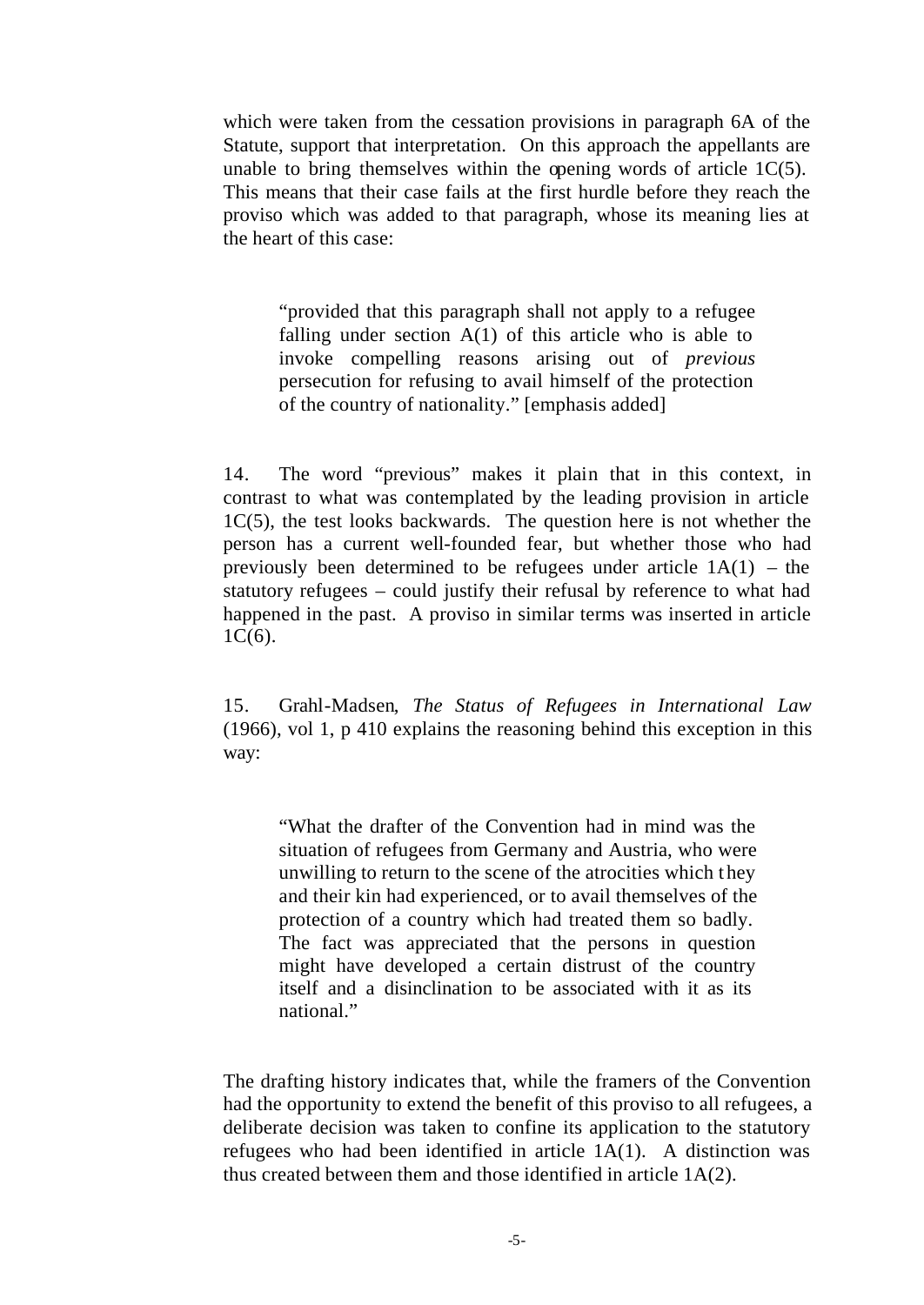16. It can no doubt be said that the effect of this distinction was that these two classes of refugees were not to be treated equally. It can also be said that unequal treatment is inconsistent with the general humanitarian principle underlying the Convention and with the principle which is revealed by the prohibition on discrimination in article 3. This point was not overlooked by the United Kingdom delegate at the Geneva Conference, Mr Hoare. He stated that he regretted the limitation of the proviso to article 1A(1) "statutory" refugees, although he appreciated the motives that had prompted it. Nevertheless he accepted it in the interests of accommodating the concerns of other states. There is, then, no getting away from the plain words of the proviso. The only conclusion that can properly be drawn from its terms, having regard to their context and the drafting history, is that the contracting parties were not willing at the time the Convention was entered into to extend the benefit of the proviso to non-statutory refugees.

17. The appellants say that there was no need for article 1A(2) to spell out in terms that it contained a similar rule, based on the humanitarian principle, to that expressly identified in the proviso to article  $1C(5)$  in the case of refuges under article  $1A(1)$ . This is because there were hardly any article 1A(2) refugees at the stage when the wording was being finalised. They also maintain that, if the Convention is interpreted consistently with that principle as a living instrument capable of changing with the modern world, the proviso is capable of being applied to all refugees. They point to various texts which urge states to adopt practices which give practical effect to that construction of it.

18. For example, paragraph 136 of the UNHCR Handbook on Procedures and Criteria for Determining Refugee Status (Geneva, 1979) states with reference to article 1C(5):

"The second paragraph of this clause contains an exception to the cessation provision contained in the first paragraph. It deals with the special situation where a person may have been subjected to very serious persecution in the past and will not therefore cease to be a refugee, even if fundamental changes have occurred in his country of origin. The reference to article 1A(1) indicates that the exception applies to 'statutory refugees'. At the time when the 1951 Convention was elaborated, these formed the majority of refugees. The exception, however,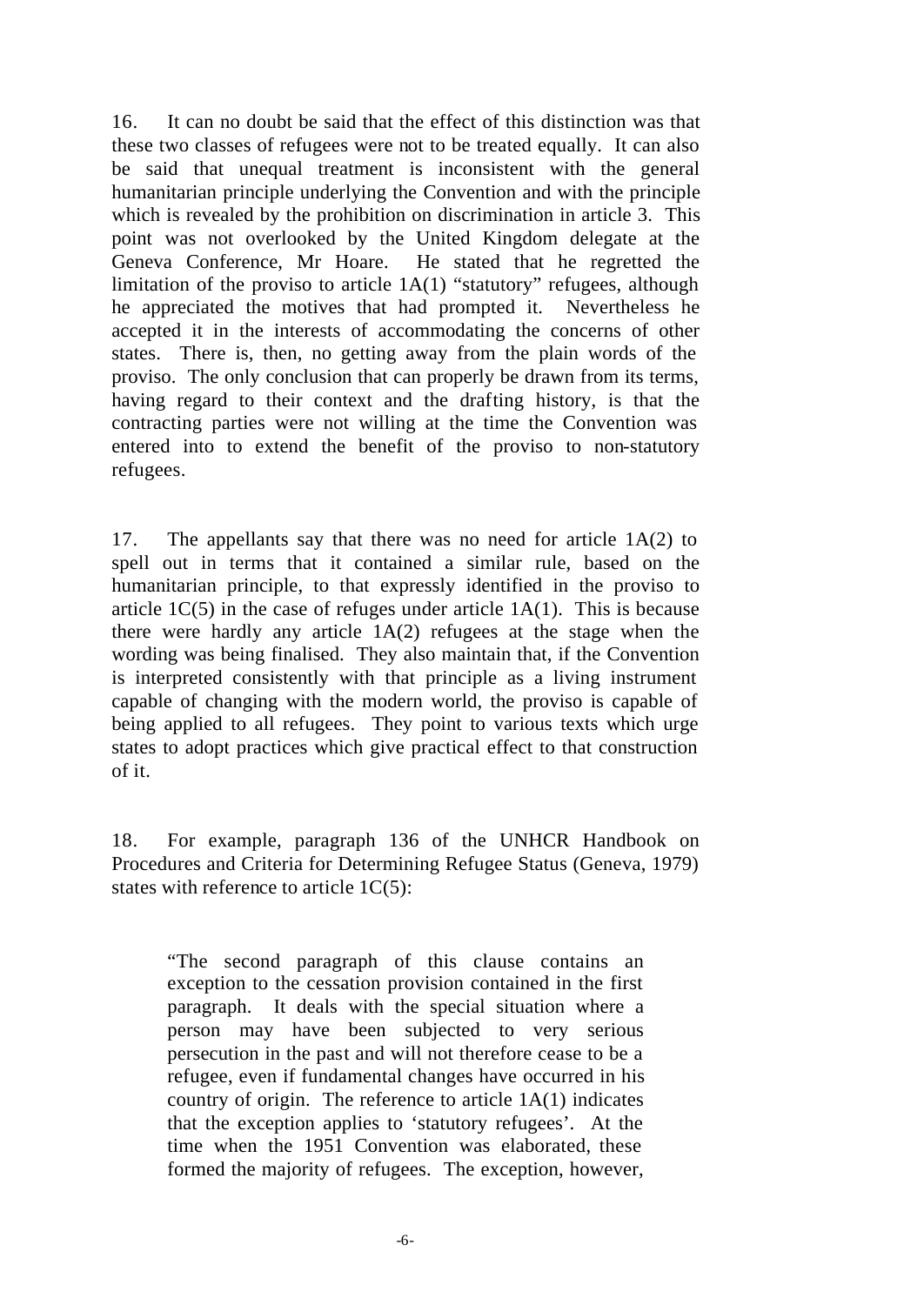reflects a more general humanitarian principle, which *could* also be applied to refugees other than statutory refugees. It is frequently recognized that a person who – or whose family – has suffered under atrocious forms of persecution should not be expected to repatriate. Even though there may have been a change of regime in his country, this may not always produce a complete change in the attitude of the population, nor, in view of his past experiences, in the mind of the refugee." [emphasis added]

19. The reasoning in this passage reflects a long standing concern on the part of the UNHCR that the cessation clauses in the Convention are being taken too literally. On 11 October 1991 its Executive Committee, in its General Conclusion on International Protection (Doc No 65 (XLII) 1991), para (q), underlined the possibility of the use of this clause more generally where compelling reasons might, for certain individuals, support the continuation of their refugee status. But in footnote 8 to para 24 of its Note on the Cessation Clauses dated 30 May 1997 the Standing Committee of the Executive Committee of the High Commissioner's Programme (EC/47/SC/CRP.30) accepted that the proviso expressly covered only those refugees falling under article 1A(1). The only qualification which it contains is that para 136 of the Handbook "suggests" that the exception reflects a more general humanitarian principle and that it "could" also be applied to refugees other than those in article 1A(1). The point is not developed further. I take this to be an acknowledgment that there is nothing in the Convention that actually obliges contracting states to apply the proviso to other refugees.

20. An opportunity to address this issue arose in 1967 when the Protocol was being entered into. The preamble to the Protocol indicates that there was a desire to bring those affected by refugee situations that had arisen since the Convention within its scope and that equal status should be enjoyed by all refugees covered by the definition in the Convention. But the preamble to article  $1C(5)$  was left untouched. I think that we must take it that, although they were aware that events had moved on since 1951, the states parties were still not willing to agree to a relaxation of the limitation that had been expressly written into the proviso.

21. A further opportunity to address this issue arose when the European Commission was framing its proposal for a Council Directive on minimum standards for the qualification and status of third country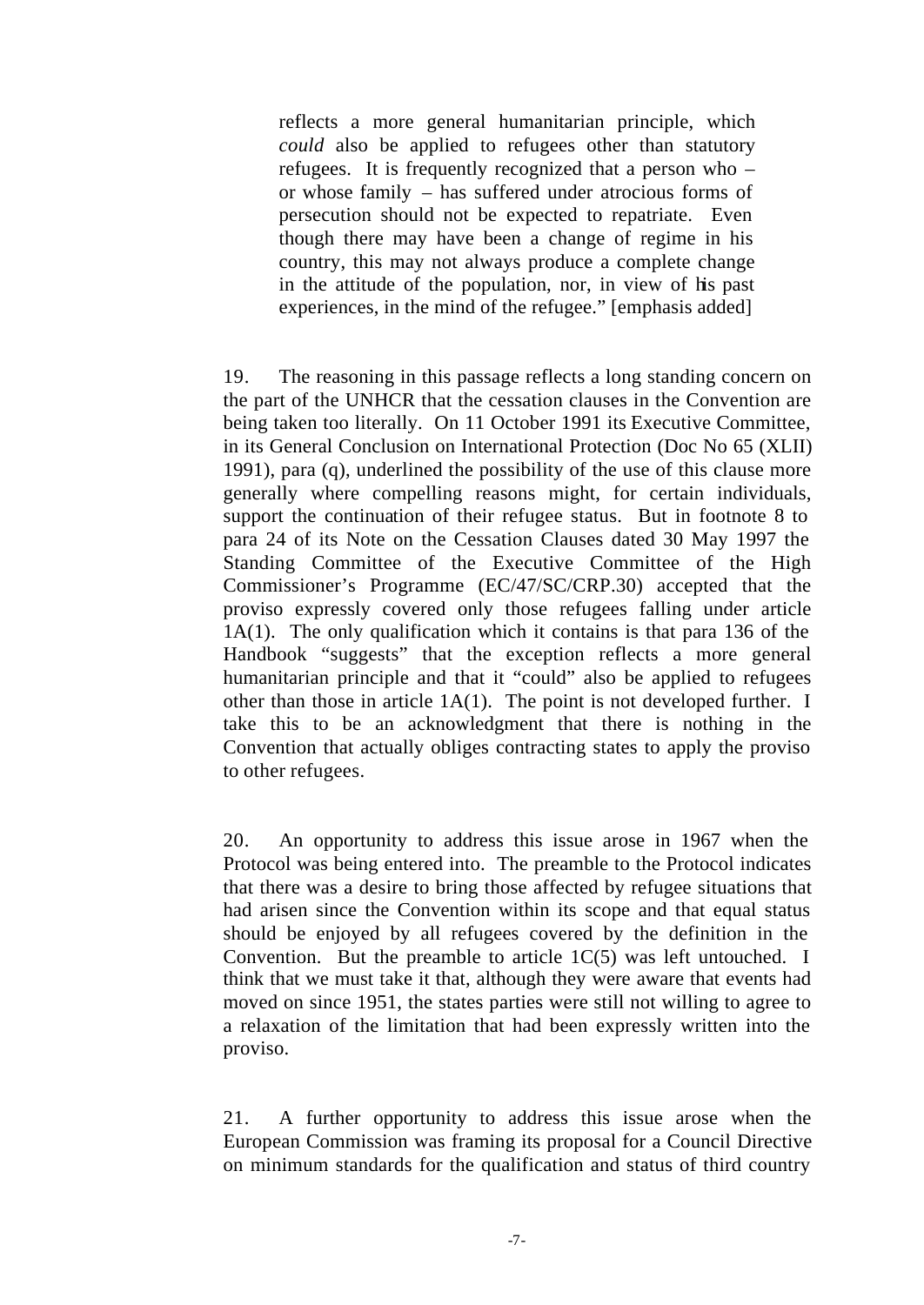nationals and stateless persons as refugees. Its purpose was to lay down a common definition of the concept of "refugee" as contained in the Convention, and to provide a minimum standard of protection for those who fell outside that definition to complement the Convention in all member states. Article 13 of the proposal, which was in the same terms as paragraph 1 of article 11 in what is now Council Directive 2004/83/EC, describes the circumstances in which a third country national or a stateless person is to cease to be a refugee. It repeats the language of article 1C of the Convention, except that it omits the provisos to paragraphs 5 and 6 of that article.

22. The Commission's commentary on the proposal contains this paragraph with reference paragraph (e) of article 13, which is the equivalent to article 1C(5):

"The Member State invoking this cessation clause should ensure that an *appropriate status*, preserving previously acquired rights, is granted to persons who are unwilling to leave the country for compelling reasons arising out of previous persecution or experiences of serious and unjustified harm, as well as to persons who cannot be expected to leave the Member State due to a long stay resulting in strong family, social and economic links in that country." [emphasis added]

23. The proposal having thus been initiated by the Commission, it was subject to scrutiny by the legislatures of member states in accordance with the principle of subsidiarity enshrined in article 5 of the EC Treaty and with article 3 of the Protocol on the role of national parliaments in the European Union. As part of this process it was examined by the House of Lords Select Committee on the European Union in 2002: see its report, *Defining Refugee Status and those in need of International Protection*: Session 2001-02, HL Paper 156. The inquiry was conducted by Sub-Committee E under the Chairmanship of Lord Scott of Foscote. Evidence was taken, both written and oral. Comments were received in the course of that process from, among others, Mr Goodwin-Gill, UNCHR and the European Council on Refugees and Exiles (ECRE). A striking feature of this inquiry, in the light of the arguments that have been advanced in this case, is the absence of any suggestion from Mr Goodwin-Gill or from UNHCR that paragraph (e) of article 13 should be qualified by a proviso in relation to those who had ceased to be refugees as defined by the Directive in the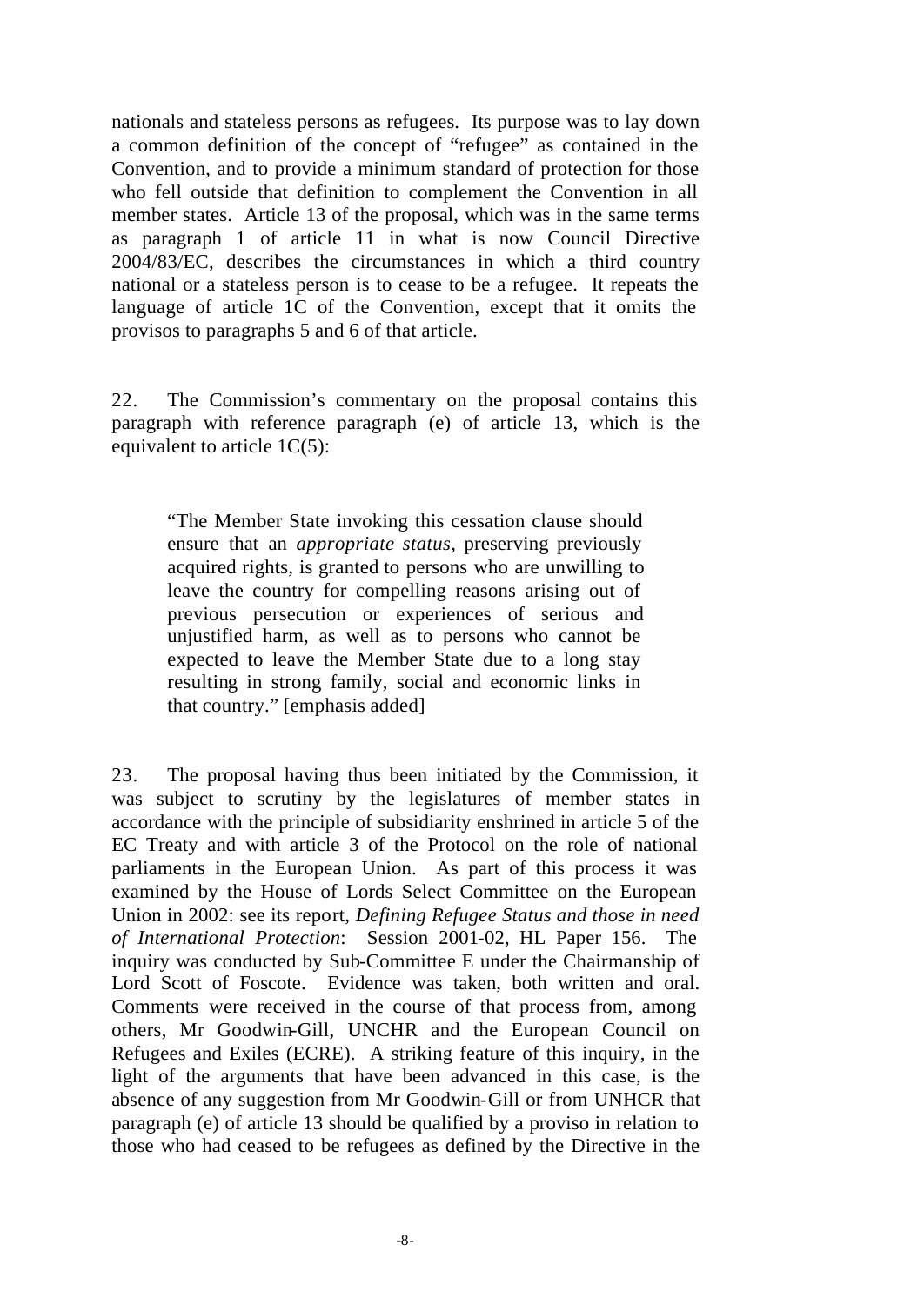same way as, in relation to article  $1A(1)$  refugees, article  $1C(5)$  of the Convention was qualified.

24. Mr Goodwin-Gill made this comment on article 13 in para 15 of his memorandum:

"While the commentary to article 13(e) (cessation of status by reason of change of circumstances in the country of origin) recognizes the special situation of person who have compelling reasons arising out of previous persecution or other serious and unjustified harm, their continuing protection should be formally included in the Directive. The numbers will always be small, and this interpretation has already been adopted, sometimes by legislation, in states aware of the reality of the refugee experience."

He stops short of saying that it is the general practice of states to interpret the proviso to article  $1C(5)$  in this way and that a proviso to this effect was needed in order to reflect the existence of this general practice in the Directive. In para 37 of its memorandum the UNHCR expressed its pleasure at the fact that article 13 had taken in the cessation clauses of the Convention and that it placed the burden of proving the cessation of refugee status on the state asserting it. In the following paragraph it added its only other comment. This was raising a different point:

"UNHCR would, however, recommend that the commentary on this article be amended to reflect the generally accepted position that, in certain circumstances, the refugee may be able to obtain or renew his or her national passport without forfeiting his or her refugee status."

25. In its comment on article 13 the ECRE did raise the issue about inserting a proviso to article 13(e):

"ECRE agrees with the provisions of this article which in most aspects reflect those of article 1C of the Refugee Convention. We would propose that a provision is added to paragraph (e) to ensure that Member States exempt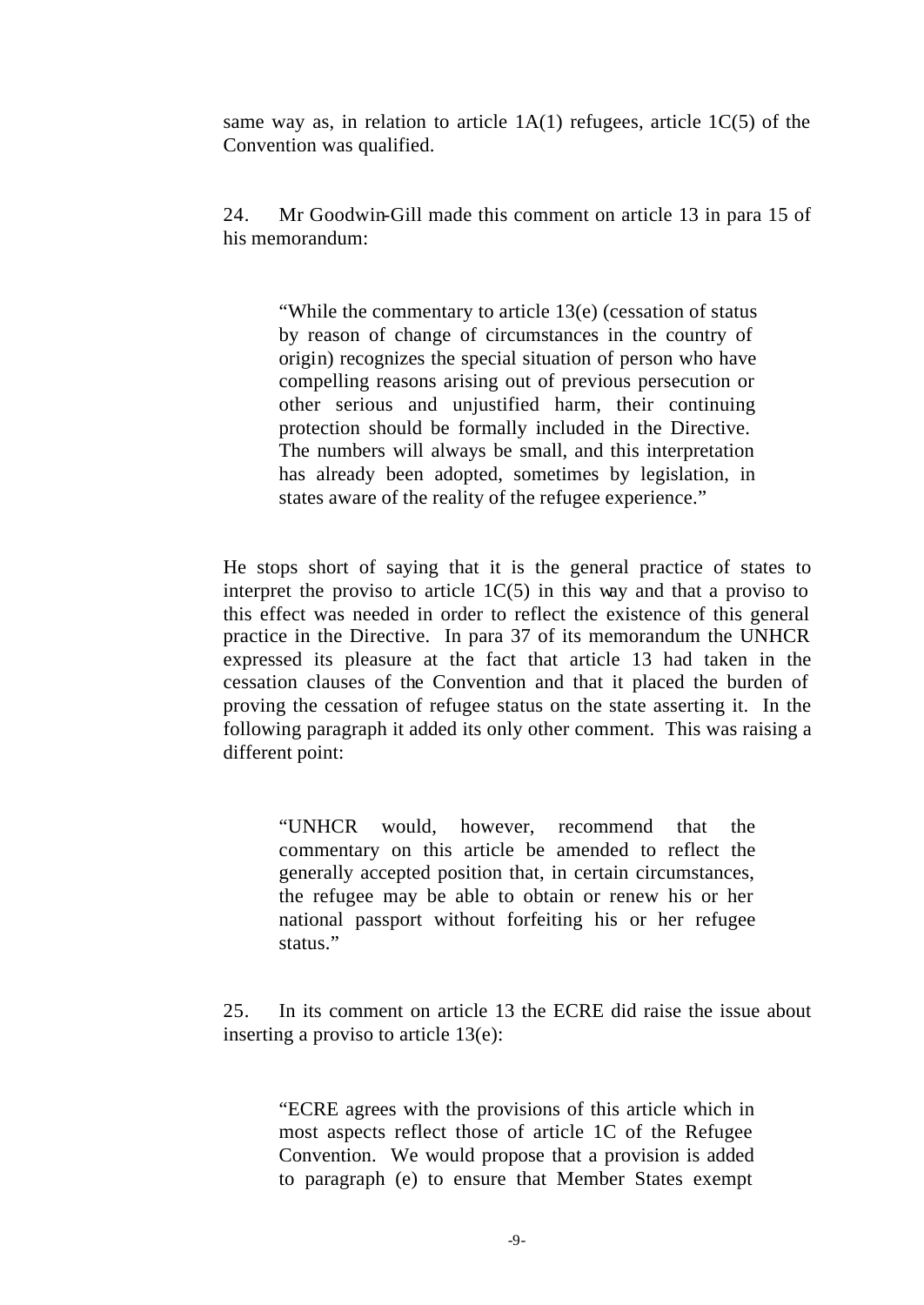from the application of article 13(e) refugees who are able to invoke compelling reasons arising out of previous persecution for refusing to avail themselves of the protection of the country of nationality or persons who cannot be expected to leave the Member State due to a long stay resulting in strong family, social and economic links in the country. This is referred to in the Commission's Commentary on article 13 and should be reflected in the main text of the proposal."

This recommendation went further than the Commission's Commentary, which had referred instead to ensuring that "an appropriate status" was granted to such persons. But it was not backed up by the assertion that the practice of states showed that this was how the proviso to article 1C(5) of the Convention was currently being interpreted It was not adopted when the Directive was finalised, as one would have expected if there had been evidence to this effect from other member states. The terms of the Directive, in its final form, must be taken to reflect the common position of member states as to the meaning and effect of the Convention. This evidence is wholly inconsistent with the appellants' argument that it is the general practice of states parties to construe the proviso to article  $1C(5)$  as applying to persons who had acquired the status of refugees under article 1A(2) of the Convention.

26. I would hold therefore that the answer to the question whether the appellants are entitled to the status of refugee within the meaning of article 1 of the Convention, and to all the rights that flow from that status, must be in the negative. As the Court of Appeal said [2003] 1 WLR 241, para 49, the evidence does not establish a clear and widespread state practice sufficient to override the express words of limitation in the proviso. But this does not mean that it would not have been open to the Secretary of State in his discretion to allow the appellants to remain in this country. In cases where a person is or may be particularly vulnerable by reason of the continuing effects of the persecution that he has suffered in the past, and is thus less able to cope with the conditions which he would have to face in his country of origin, he may be given leave to remain here on compassionate grounds. This is the way in which the United Kingdom gives effect to the humanitarian principle.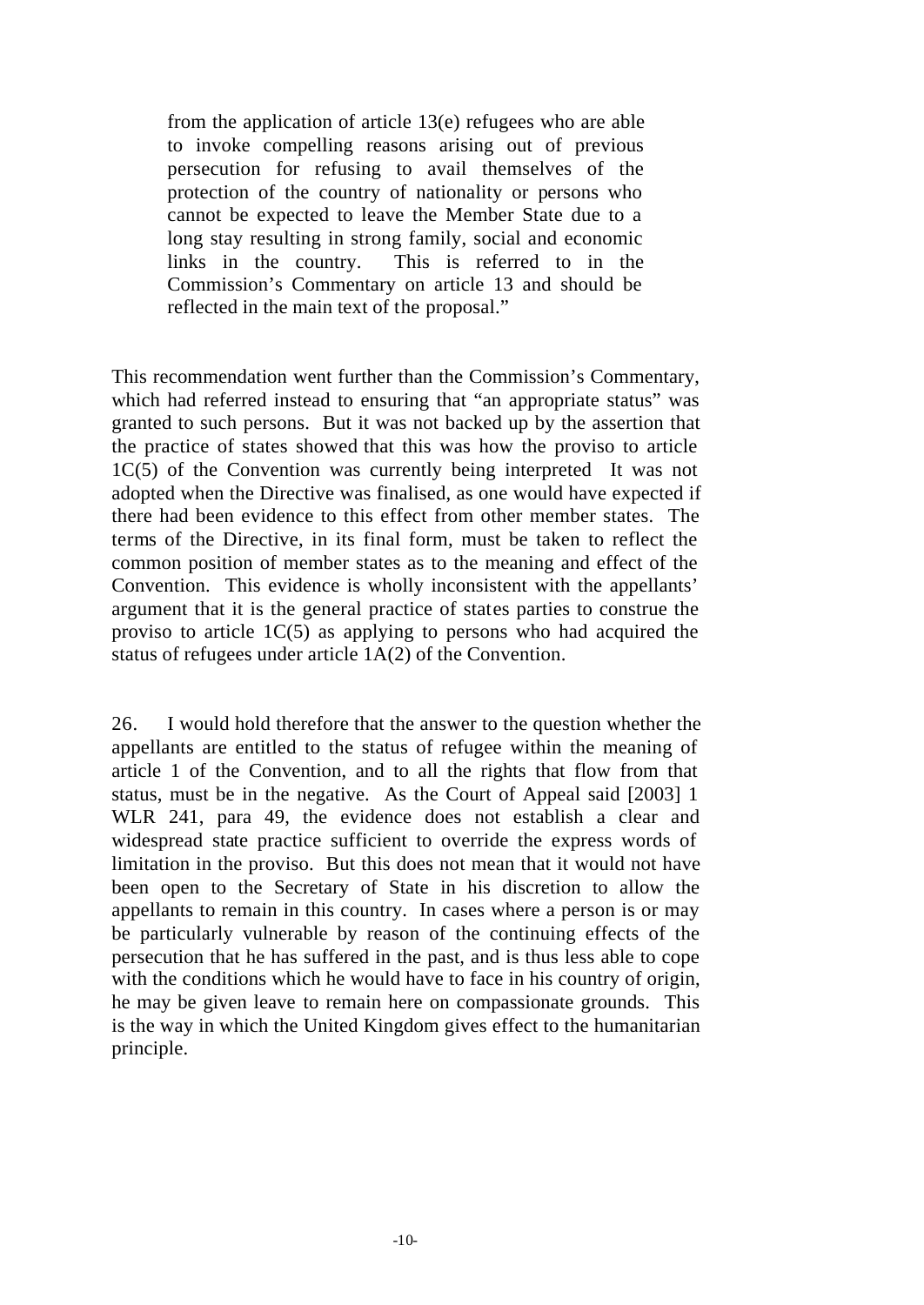# **BARONESS HALE OF RICHMOND**

# My Lords,

27. A subsidiary issue in this appeal is whether a person may fall within the definition of a refugee in article 1A(2) of the Convention in circumstances where he has a fear of the continuing effects of persecution inflicted upon him in the past. Both appellants suffered appalling ill-treatment at the hands of Serbian soldiers or policemen. In Mr Hoxha's case it is said that as a result he continues to fear life in Kosovo where he will be destitute, lack medical treatment, accommodation, employment, and the ability to earn a living. In the case of the B family, it is said that their younger son is still suffering mental and physical problems as a result of the knife attack upon him and that the whole family will face ostracism from their own community as a result of the wife's rape in front of so many villagers and her husband's determination to stand by her.

28. The Court of Appeal observed (paras 53 and 54) that it was implicit in the appellants' reliance on the continuing effects of past persecution that what might happen to them on their return to Kosovo did not amount to persecution. As it is well established that the fear of persecution and its well-founded nature have to be current, their argument could not succeed. If it could, there would have been no need for the proviso to article  $1C(5)$  because all those with compelling reasons arising out of past persecution not to return would still have qualified as refugees.

29. Put in the broad way that the issue was framed before us, the answer must be 'no'. An understandable unwillingness to return based upon the continuing effects of past persecution is not enough. There must be a current fear of persecution for a Convention reason upon return: see *Adan v Secretary of State for the Home Department* [1999] 1 AC 293. But of course the persecution suffered in the past is relevant to whether a person has a current well-founded fear of persecution. Generally the past persecution will lead to the fear of similar persecution on return but that need not always be the case.

30. Hence there is a rather different case, which was touched on but not fully developed both in the Court of Appeal and before us, in relation to Mrs B and her family. This is that earlier persecution of one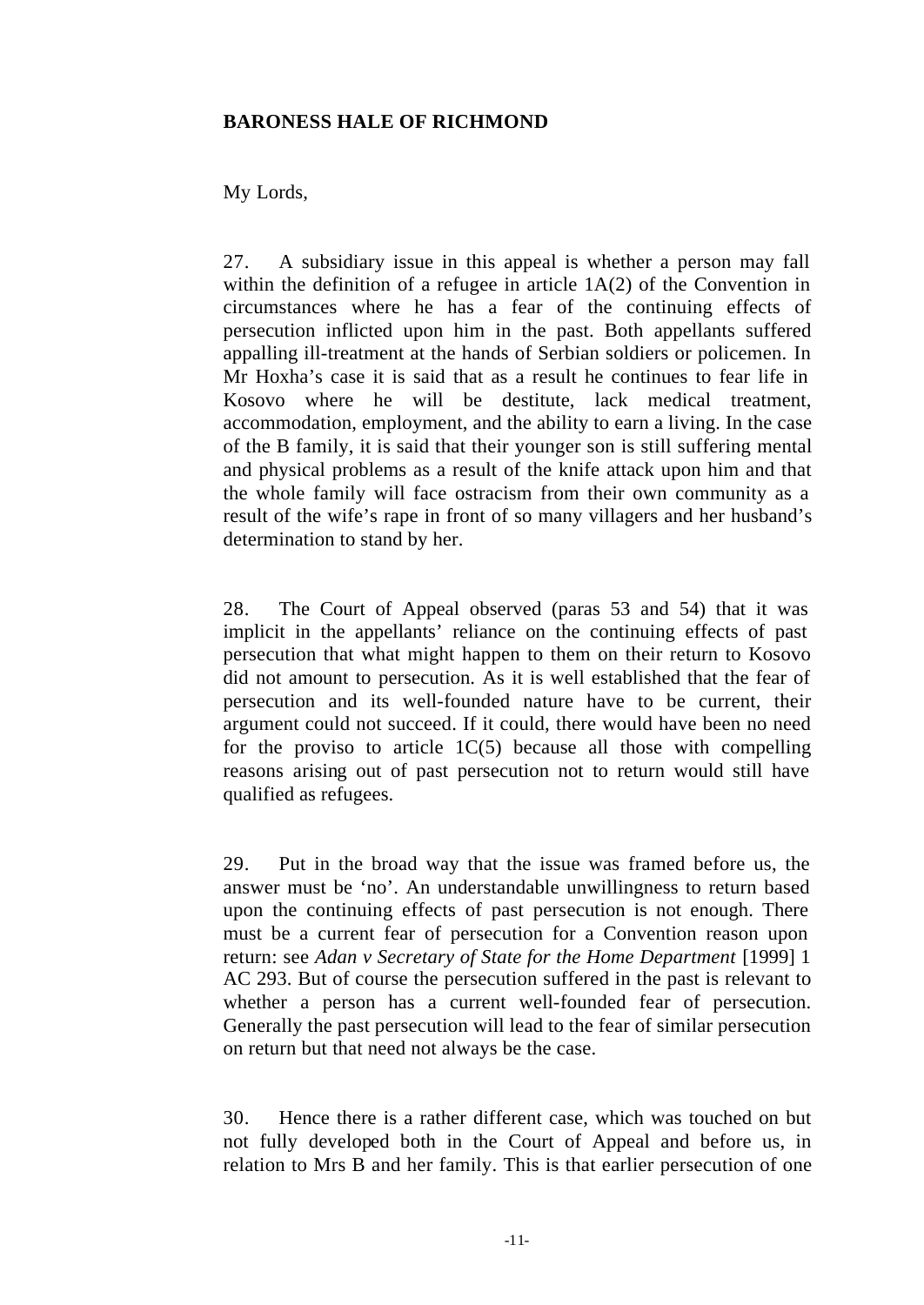sort may lead to later persecution of a different sort. All four members of the B family suffered persecution at the hands of the Serb police because they were Kosovan Albanians and Mr B was suspected of involvement with the KLA. But the persecution of Mrs B was expressed in a different way from the persecution of her husband and sons. She was raped in front of her husband, her sons and twenty to thirty of their neighbours. As Rodger Haines QC notes in his paper on "Gender-related persecution", prepared for the UNHCR's San Remo expert roundtable in 2001 (see Feller, Turk and Nicholson, *Refugee Protection in International Law, UNHCR's Global Consultations on International Protection*, (2003), Chapter 5.1, p 336):

"Women are particularly vulnerable to persecution by sexual violence as a weapon of war."

He goes on to quote Heaven Crawley, *Refugees and Gender: Law and Process*, 2001, pp 89-90:

"During war, women's bodies become highly symbolic and the physical territory for a broader political struggle in which sexual violence including rape is used as a military strategy to humiliate and demoralise an opponent; women's bodies become the battleground for 'pay-backs', they symbolise the dominance of one group over another . . . It is important to recognise that sexual violence and rape may be an actual *weapon* or a *strategy* of war itself, rather than just an expression or consequence. In the context of armed conflict or civil war, the rape of women is also about gaining control over other men and the group (national, ethnic, political) of which they are a part."

31. Following the San Remo roundtable, the UNHCR published *Guidelines on Gender-Related Persecution within the context of Article 1A(2) of the 1951 Convention and/or its 1967 Protocol relating to the Status of Refugees* (HCRR/GIP/02/01, 7 May 2002). These make the same point at para 24:

" . . . the persecutor may choose to destroy the ethnic identity and/or prosperity of a racial group by killing, maiming or incarcerating the men, while the women may be viewed as propagating the ethnic or racial identity and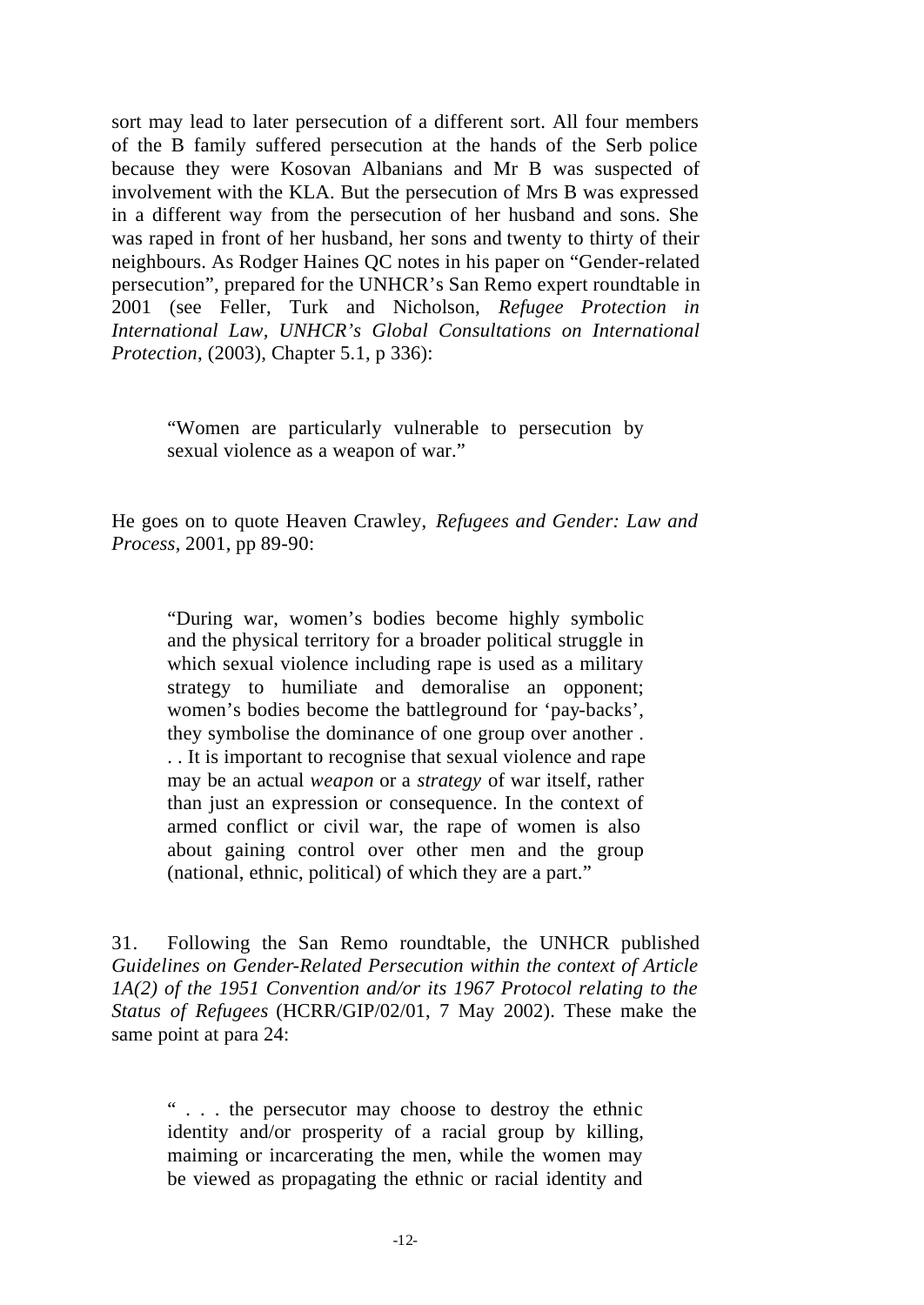persecuted in a different way, such as through sexual violence or control of reproduction."

32. If sexual violence is used in this way, the consequences, not only for the woman herself but also for her family, may be long-lasting and profound. This is particularly so if she comes from a community which adds to the earlier suffering she has endured the pain, hardship and indignity of rejection and ostracism from her own people. There are many cultures in which a woman suffers almost as much from the attitudes of those around her to the degradation she has suffered as she did from the original assault. The UNHCR Guidelines recognise that punishment for transgression of unacceptable social norms imposed upon women is capable of amounting to persecution.

33. Nonetheless, it seemed to the Court of Appeal in this case (para 53) that

"the appellants are right not to seek to allege that what would happen to the applicants on their return would itself amount to persecution, since that entails 'acts of violence or ill-treatment' of a sufficiently grave nature: see *Horvath v Secretary of State for the Home Department* [2001] 1 AC 489, per Lord Hope of Craighead, at p 499H and per Lord Lloyd of Berwick, at p 504C to D."

34. However, whether feared ill-treatment is sufficiently grave to amount to persecution has to be seen in the context of each individual case. Gender is an important component of that context. The San Remo roundtable concluded that there was no need to add sex or gender to the Convention grounds, because "the text, object and purpose on the Convention require a gender-inclusive and gender-sensitive interpretation" (see Feller, Turk and Nicholson, *op cit*, Chapter 5.2, "Summary Conclusions: gender-related persecution", p 351).

35. The UNHCR *Handbook* (1992) states (at para 51) that there is no universally accepted definition of persecution, although a threat to life or liberty or other serious violations of human rights for a Convention reason would amount to persecution. Further: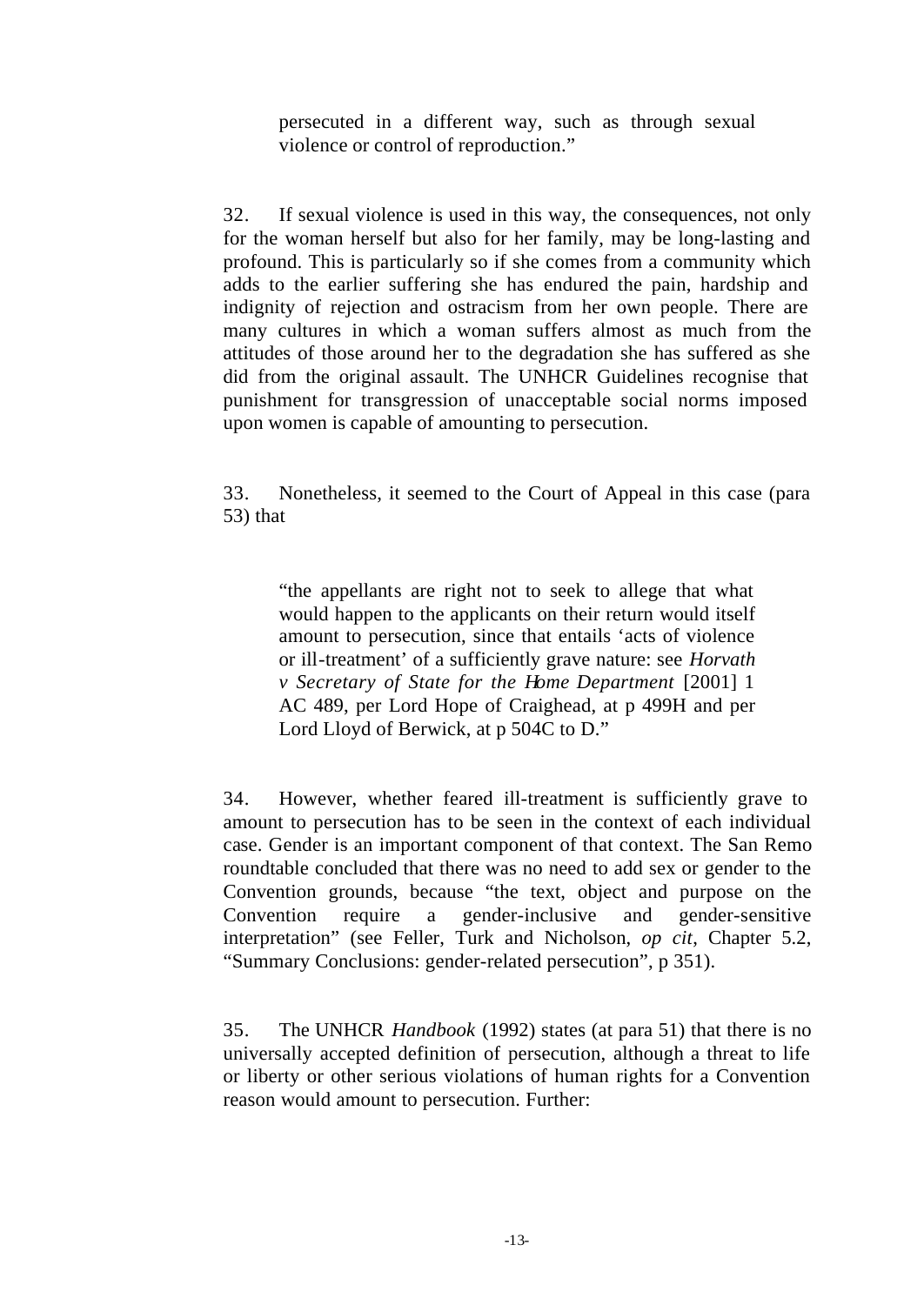"52. Whether other prejudicial actions or threats would amount to persecution will depend on the circumstances of each case, including the subjective element to which reference has already been made . . . The subjective character of fear of persecution requires an evaluation of the opinions and feelings of the person concerned. It is also in the light of such opinions and feelings that any actual or anticipated measures against him must necessarily be viewed. Due to variations in the psychological make-up of individuals and in the circumstances of each case, interpretations of what amounts to persecution are bound to vary.

53. In addition, an applicant may have been subjected to various measures not in themselves amounting to persecution (e.g. discrimination in different forms), in some cases combined with other adverse factors (e.g. general atmosphere of insecurity in the country of origin). In such situations, the various elements involved may, if taken together, produce an effect on the mind of the applicant that can reasonably justify a claim to wellfounded fear of persecution on 'cumulative grounds'."

The Handbook's guidance on discrimination is developed in the 2002 *Guidelines on Gender-related Persecution*:

"14. While it is generally agreed that 'mere' discrimination may not, in the normal course, amount to persecution in and of itself, a pattern of discrimination or less favourable treatment could, on cumulative grounds, amount to persecution and warrant international protection. It would, for instance, amount to persecution if measures of discrimination lead to consequences of a substantially prejudicial nature for the person concerned… 15. Significant to gender-related claims is also an analysis of forms of discrimination by the State in failing to extend

protection to individuals against certain types of harm. . . "

As Haines states at para 24 of his paper on "Gender-related Persecution" (citing Refugee Appeal No 71427/99[2000] NZAR 545; [2000] INLR 608):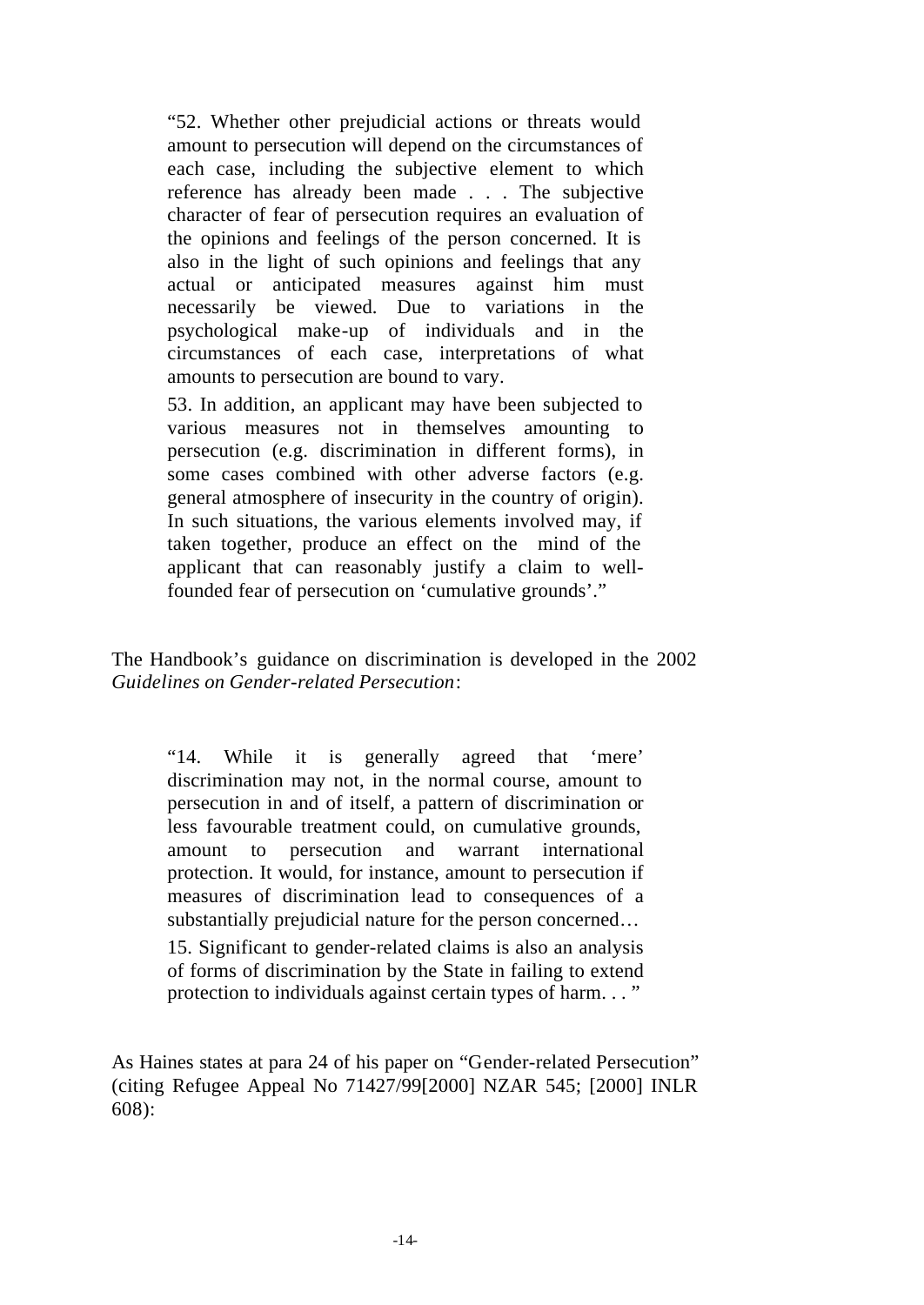"However discrimination can affect individuals to different degrees and it is necessary to recognise and to give proper weight to the impact of discriminatory measures on women. Various acts of discrimination, in their cumulative effect, can deny human dignity in key ways and should properly be recognised as persecution . . . "

36. To suffer the insult and indignity of being regarded by one's own community (in Mrs B's words) as 'dirty like contaminated' because one has suffered the gross ill-treatment of a particularly brutal and dehumanising rape directed against that very community is the sort of cumulative denial of human dignity which to my mind is quite capable of amounting to persecution. Of course the treatment feared has to be sufficiently severe, but the severity of its impact upon the individual is increased by the effects of the past persecution. The victim is punished again and again for something which was not only not her fault but was deliberately persecutory of her, her family and her community. Mrs B is fortunate indeed because her husband has stood by her. But Mrs B states that this is seen as a 'big disgrace for a man' and Mr B states that 'according to our culture I should reject her.' The pressure to do so adds to the severity of the ill-treatment they may fear on return.

37. If what they fear is capable of amounting to persecution, is it for a Convention reason? It is certainly capable of being so. In *R v Immigration Appeal Tribunal and another, Ex p Shah* [1999] 2 AC 629, this House held that women in Pakistan constituted a particular social group, because they shared the common immutable characteristic of gender and were discriminated against as a group in matters of fundamental human rights, from which the State gave them no adequate protection. The fact of current persecution alone is not enough to constitute a social group: a group which is defined by nothing other than that its members are currently being persecuted would not qualify. But women who have been victims of sexual violence in the past are linked by an immutable characteristic which is at once independent of and the cause of their current ill-treatment. They are certainly capable of constituting a particular social group under the Convention.

38. However, it is not suggested that the Kosovan authorities would discriminate against the B family in this way. So the final question is whether the authorities would be able and willing to provide sufficient protection against their ill-treatment at the hands of their own community: see *Horvath v Secretary of State for the Home Department*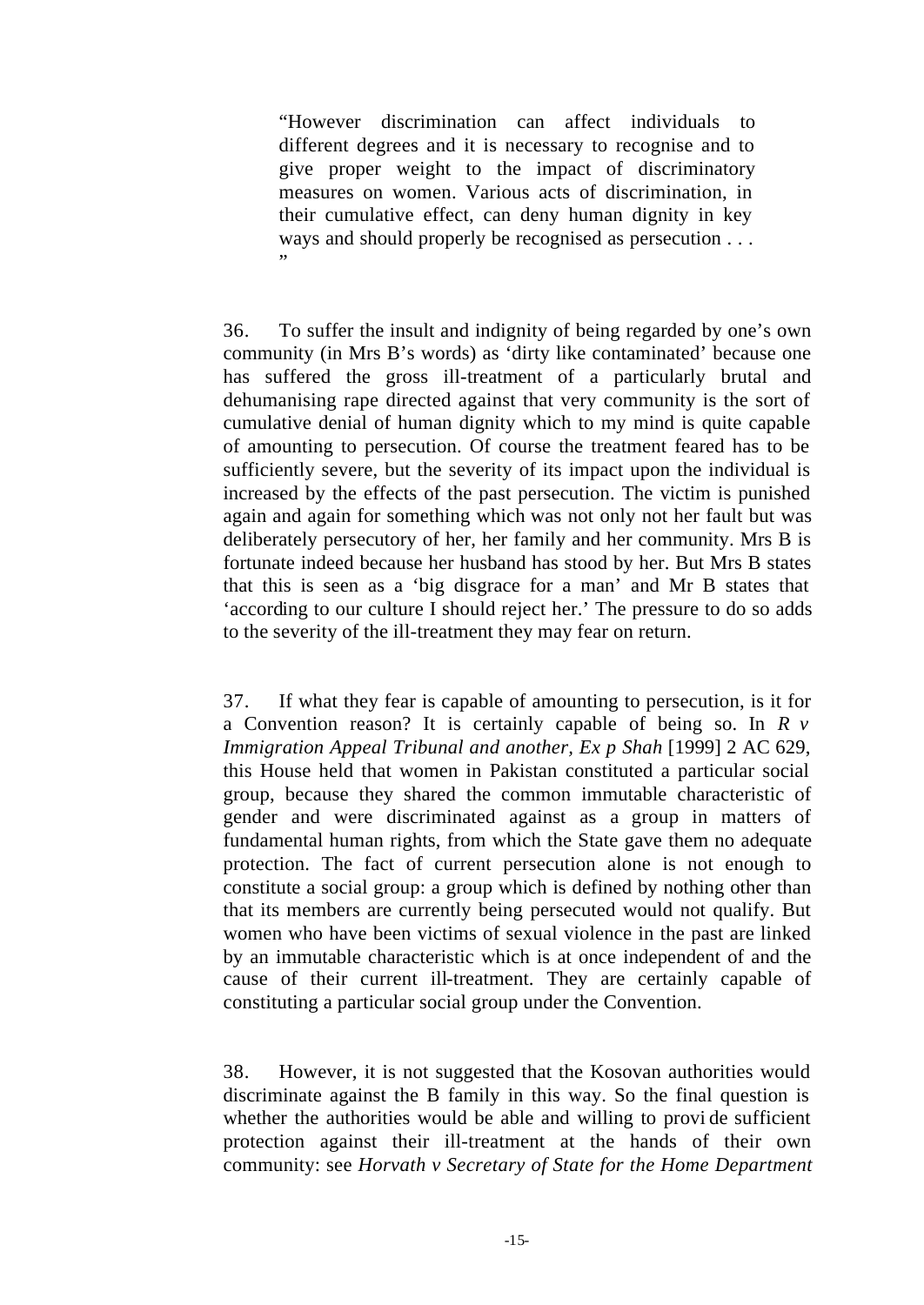[2001] 1 AC 489. This has not been explored in evidence or argument. The most one can say is that it is not easy to protect against this sort of deep-seated prejudice but that in international law there is a clear duty to do so. The Convention on the Elimination of All Forms of Discrimination against Women, article 5(a), requires States parties to take all appropriate measures

"to modify the social and cultural patterns of conduct of men and women, with a view to achieving the elimination of prejudices and customary and all other practices which are based on the idea of the inferiority or the superiority of either of the sexes or on stereotyped roles for men and women."

The Home Office Immigration and Nationality Directorate API on *Gender issues in the asylum claim*, para 5, points out that:

"The existence of particular laws or social policies/practices (including traditions and cultural practices) or the manner in which they are implemented may themselves constitute or involve a failure of protection. . . . Women may be subject to gender-related abuse resulting from social customs or conventions because there is no effective means of legal recourse to prevent, investigate or punish such acts."

39. Understandable concentration on the totality of the abuse which this family had suffered may have obscured the importance of these gender-related issues. The evidence may not have been sufficient to support a claim of the sort I have been discussing, but I regret that the issues were not fully explored at an earlier stage in the proceedings. As, happily, the family have now been given indefinite leave to remain in this country, it is unnecessary to do so now.

40. For these, together with the reasons given by my noble and learned friends, Lord Hope of Craighead and Lord Brown of Eatonunder-Heywood, on the other part of the case, I too would dismiss this appeal.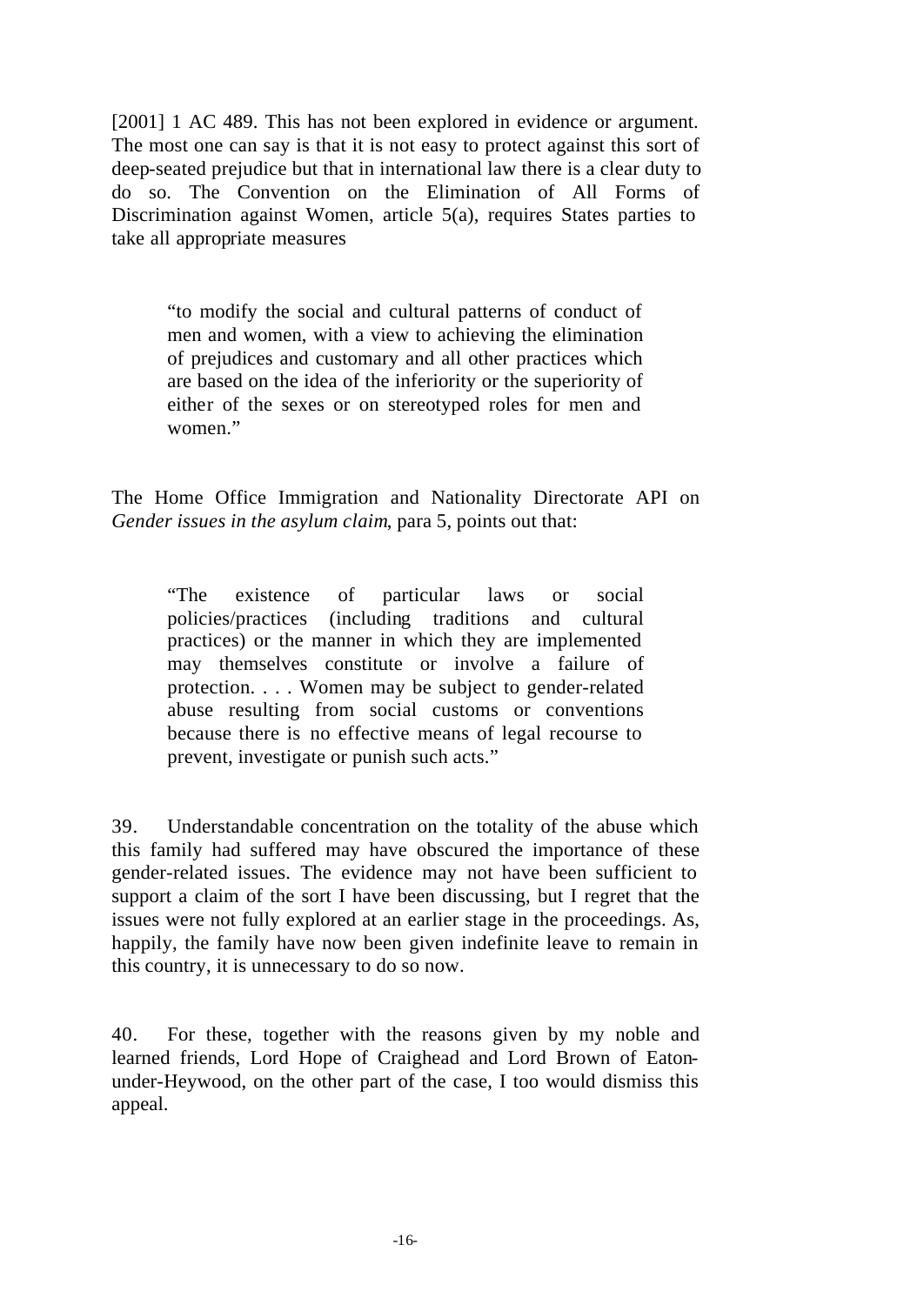## **LORD BROWN OF EATON-UNDER-HEYWOOD**

# My Lords,

41. These two appeals raise an important question upon the proper construction and application of the 1951 Convention Relating to the Status of Refugees (Cmd 9171) ("the Convention") as amended by the 1967 Protocol (Cmnd 3906). Assume that a person flees his home country at a time when he has a well-founded fear of being persecuted (and has already been persecuted) for a Convention reason, later arriving in another country where he claims refugee status under the Convention. Assume next that, before his claim has been finally determined, the circumstances in his home country change so that he no longer has a current well-founded fear of persecution; he could, indeed, safely return home. Assume finally, however, that compelling reasons exist arising out of his previous persecution for him not to return home. Is he, in those circumstances, entitled to protection under the Convention? Is he, in other words, when finally his asylum claim comes to be determined, entitled to be treated for all purposes as a refugee—entitled, for example, to have travel documents issued to him under article 28 and to have any naturalisation proceedings facilitated and expedited under article 34—or is he dependant for any further protection upon a favourable exercise of discretion by the host country, there being no continuing Convention obligation owed to him? That crucially is the issue before your Lordships on these appeals.

42. It is convenient at once to set out articles 1A and 1C of the Convention, the provisions most directly bearing upon the points arising. Both are to be found under the general heading of article 1: Definition of the Term "Refugee". Article 1A (2) was later amended by the 1967 Protocol so as to delete the words which, for ease of understanding, I have italicised:

"A For the purposes of the present Convention, the term 'refugee' shall apply to any person who:

(1) Has been considered a refugee under the Arrangements of 12 May 1926 and 30 June 1928 or under the Conventions of 28 October 1933 and 10 February 1938, the Protocol of 14 September 1939 or the Constitution of the International Refugee Organization;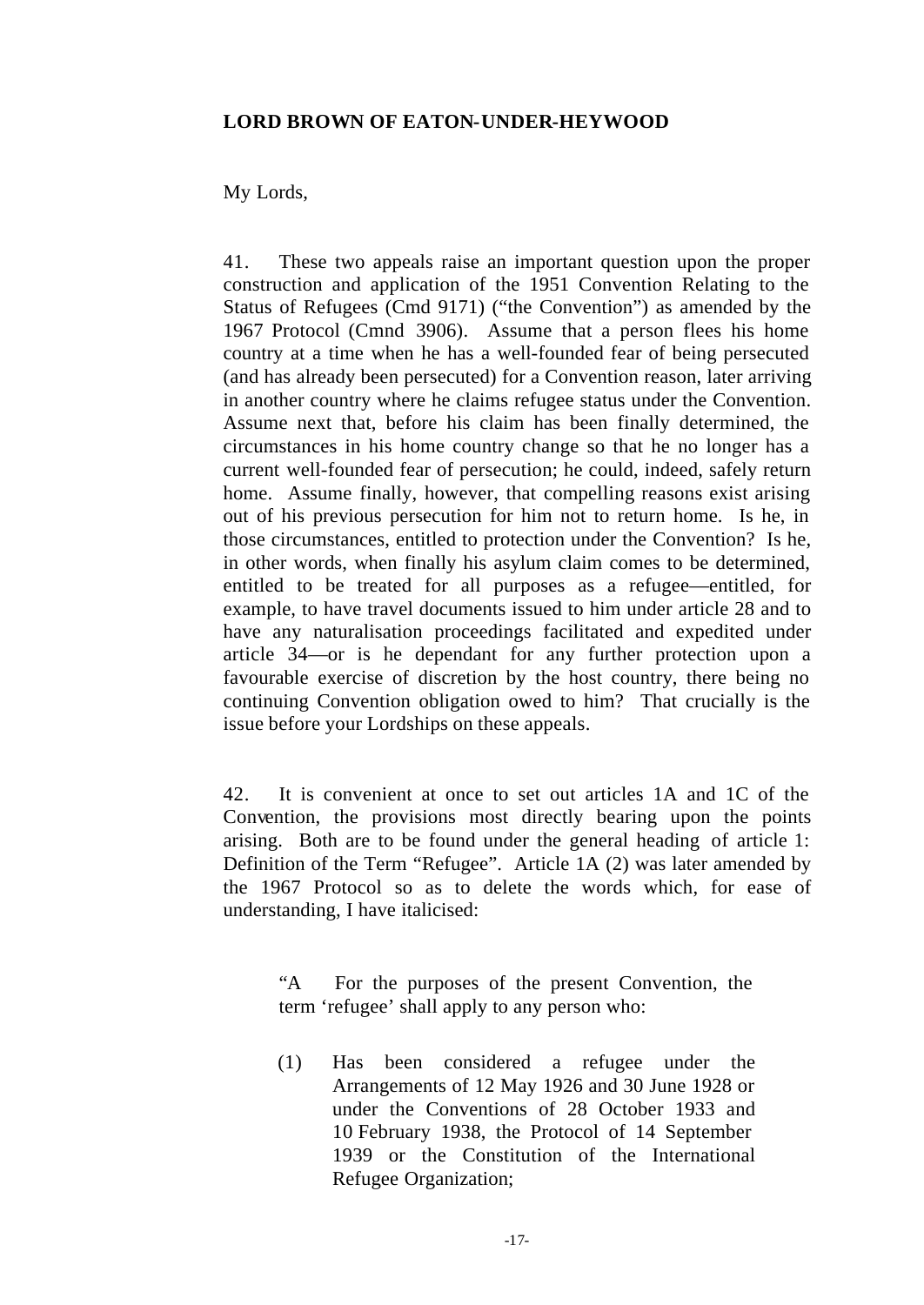Decisions of non-eligibility taken by the International Refugee Organization during the period of its activities shall not prevent the status of refugee being accorded to persons who fulfil the conditions of paragraph 2 of this section;

(2) *As a result of events occurring before 1 January 1951 and* owing to well-founded fear of being persecuted for reasons of race, religion, nationality, membership of a particular social group or political opinion, is outside the country of his nationality and is unable or, owing to such fear, is unwilling to avail himself of the protection of that country; or who, not having a nationality and being outside the country of his former habitual residence *as a result of such events* is unable or, owing to such fear, is unwilling to return to it.

. . .

C This Convention shall cease to apply to any person falling under the terms of section A if:

- (1) He has voluntarily re-availed himself of the protection of the country of his nationality; or
- (2) Having lost his nationality, he has voluntarily reacquired it; or
- (3) He has acquired a new nationality, and enjoys the protection of the country of his new nationality; or
- (4) He has voluntarily re-established himself in the country which he left or outside which he remained owing to fear of persecution; or
- (5) He can no longer, because the circumstances in connection with which he has been recognized as a refugee have ceased to exist, continue to refuse to avail himself of the protection of the country of his nationality;

Provided that this paragraph shall not apply to a refugee falling under section  $A(1)$  of this article who is able to invoke compelling reasons arising out of previous persecution for refusing to avail himself of the protection of the country of nationality;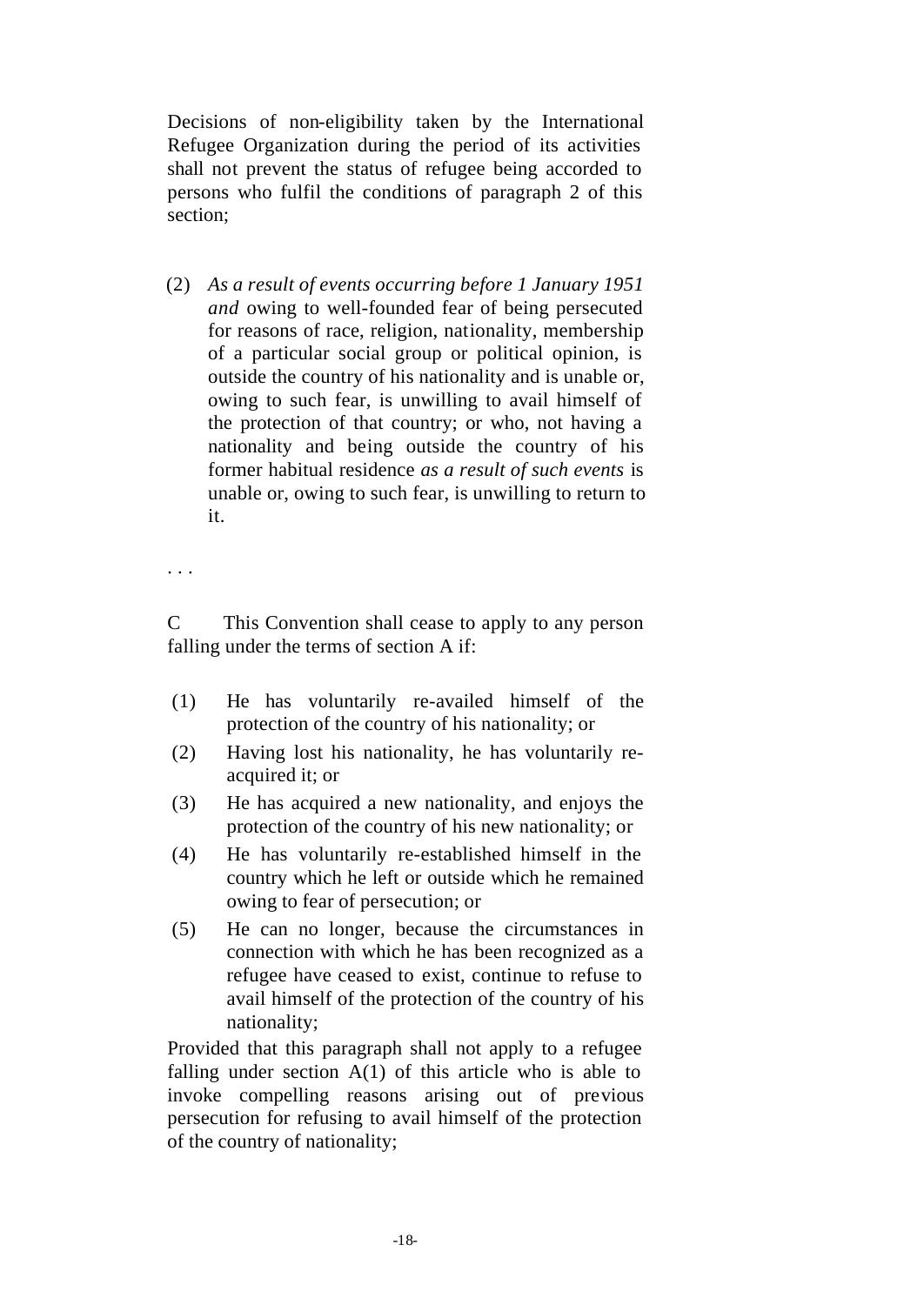(6) Being a person who has no nationality he is, because the circumstances in connection with which he has been recognized, as a refugee have ceased to exist, able to return to the country of his former habitual residence;

> Provided that this paragraph shall not apply to a refugee falling under section  $A(1)$  of this article who is able to invoke compelling reasons arising out of previous persecution for refusing to return to the country of his formed habitual residence."

43. It is article 1 C (5) which lies at the heart of this case, the appellants' principal argument being that the decision-maker (be it the Secretary of State or, on appeal, the adjudicator or Immigration Appeal Tribunal) must, in determining their asylum claims, give effect to the compelling reasons (for present purposes to be assumed) for not returning them to their home country by granting them refugee status. Although their claimed entitlement to such status arises under section A (2) of article 1—1A (2) as I shall henceforth call it, similarly abbreviating the other provisions—and not, therefore, under 1A (1) to which the proviso expressly refers, and although there has been no prior determination of their asylum claims and so no question of their having "been recognised as" refugees, at least in any formal sense, it is their central contention that they are nevertheless entitled to benefit from the 1C (5) proviso.

44. To succeed on their appeals, the appellants must accordingly make good each of two arguments: first, that they are to be regarded as having been "recognised" as refugees within the meaning of 1C (5) simply by virtue of having at some time past fulfilled the criteria for refugee status under 1A (2); secondly, that on its true interpretation the proviso to 1C  $(5)$  applies no less to 1A  $(2)$  refugees than to 1A  $(1)$ refugees ("statutory refugees", as 1A (1) refugees are generally known).

45. The appellants failed in both arguments before the Court of Appeal (Lord Phillips of Worth Matravers MR, Chadwick and Keene LLJ, the judgment of the court being given by Keene LJ on 14 October 2002: [2003] 1 WLR 241), as they had in the courts below—in Mr Hoxha's case before Jackson J on 24 July 2001, in B's case before Turner J on 15 January 2002.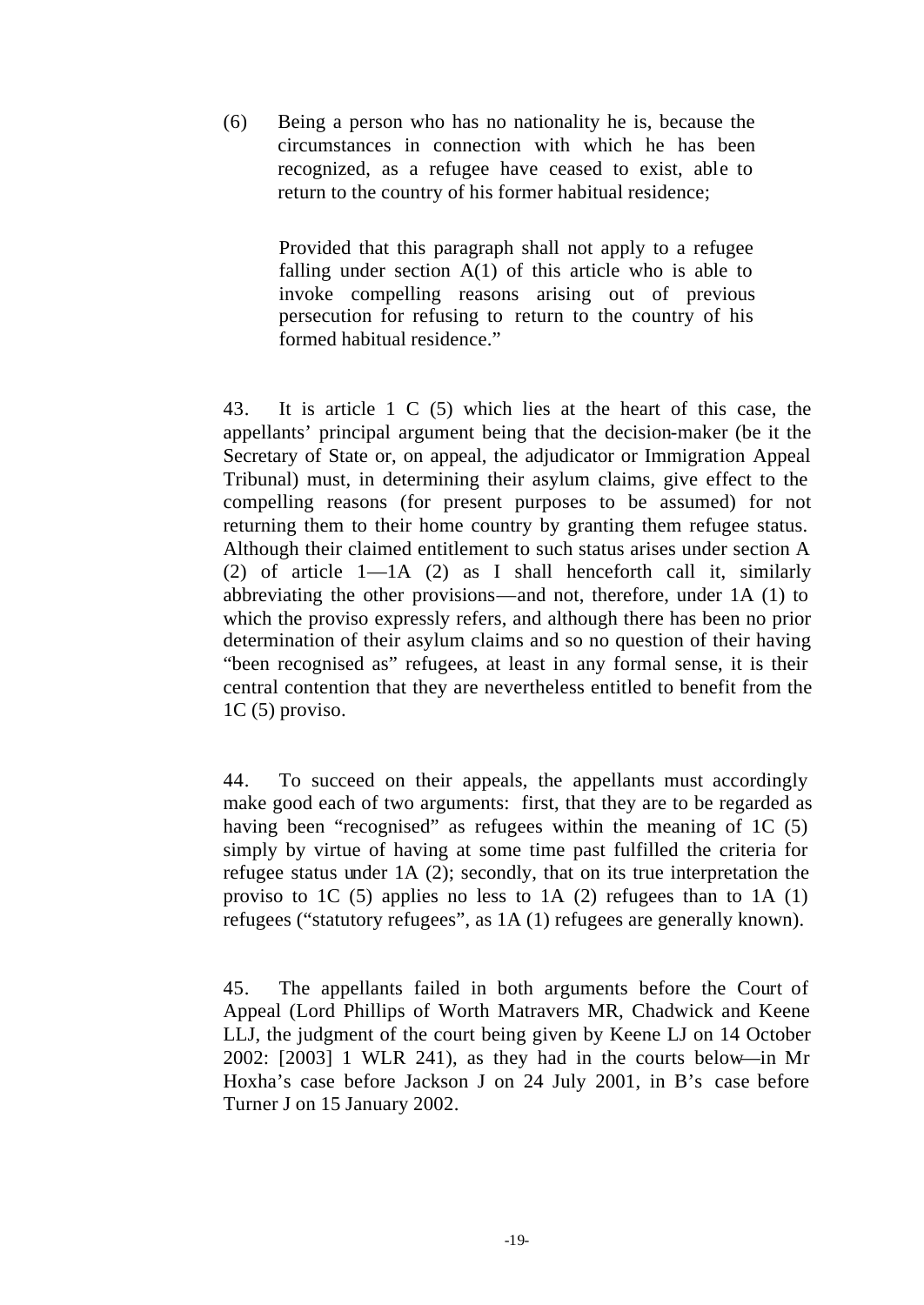46. Having now sought to identify the core issue arising, let me turn briefly to the facts of these two cases—very briefly since, for reasons which will be apparent, the outcome of the appeal cannot depend on the facts of any individual case.

47. Both appellants are ethnic Albanians from Kosovo, citizens of the Federal Republic of Yugoslavia. Both suffered gross ill-treatment by the Serbian authorities in the period prior to June 1999 when NATO succeeded in driving the Serb army out of Kosovo and replacing it with international peace-keeping forces from UNMIK and KFOR. Both in fact fled Kosovo before June 1999, Mr Hoxha in November 1998 when he went to Albania (where he had already been from September 1997 to October 1998); B and his wife and two sons in early 1999 when they went to Macedonia. Both later travelled to the United Kingdom, entering this country clandestinely in the backs of lorries, Mr Hoxha in or shortly before June 2000, B and his family on 26 July 1999. Both claimed asylum on arrival, their claims being refused by the Secretary of State respectively on 10 June 2000, and on 12 June 2000. As already noted, their subsequent appeals have consistently failed.

48. The appellants' ill-treatment whilst in Kosovo was appalling. In September 1997 Mr Hoxha was shot three times in the leg whilst trying to protect his father from Serb soldiers and paramilitaries who had forced their way into his house. After treatment in an Albanian hospital and a year's stay in that country he returned to Kosovo where again, in October-November 1998, he was attacked by Serb soldiers who broke his leg with a metal bar. B and his family's treatment was yet worse. In October 1998 Serb police ransacked his house, beating him and then stabbing him with a knife. They then slashed his eight year old son across the stomach and, when his wife intervened, raped her in front of B and their ten year old son, the whole incident being witnessed by 20 or 30 ethnic Albanian neighbours. There is, as a result, a serious risk that if the family returned to Kosovo they would be ostracised by the rest of their community.

49. Besides the central argument for refugee status based on 1C (5), both appellants (although more particularly B) advance a subsidiary argument that in any event, even without resort to 1C (5), they should be recognised as 1A (2) refugees because of their fear, not of further or future persecution, but rather of the continuing effects of past persecution, most notably B and his family's fear of likely ostracism by their community. On this subsidiary point I need say no more than that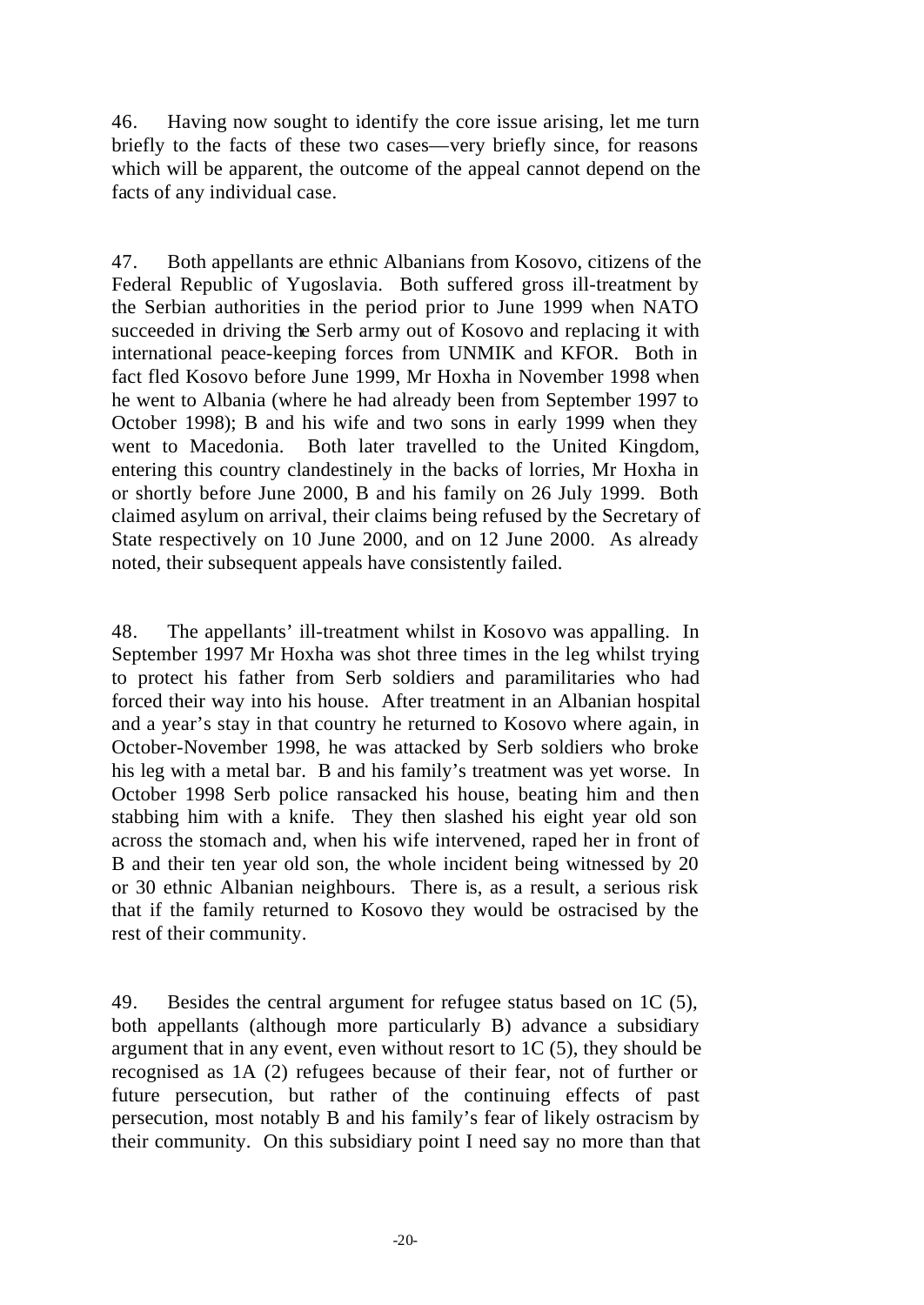it cannot succeed for the reasons given by my noble and learned friend, Baroness Hale of Richmond, with whose judgment I entirely agree.

50. I should next briefly note the appellants' present position. Were Mr Hoxha's present appeal to fail he could still apply for discretionary leave to remain and advance any Human Rights Act claim available to him. Subject to that, however, he could be returned to Kosovo. B and his family, by contrast, were granted indefinite leave to remain on 9 March 2004 (well after the Court of Appeal's judgment). This was granted pursuant to a Home Office concession extended generally in late 2003 to families who had applied for asylum before 2 October 2000 and who had remained here since that date with at least one dependent child under the age of 18.

51. Finally before coming to the detailed arguments on 1C (5) it is, I think, helpful to take note of the one previous decision of this House which on any view bears closely on the present question and which could, indeed, be thought to stand squarely in the appellants' path: *Adan v Secretary of State for the Home Department* [1999] 1 AC 293. Mr Adan had fled Somalia in 1988 owing to a well-founded fear of persecution at the hands of the then government. Having made his way to the United Kingdom he was refused asylum but granted exceptional leave to remain—a leave which safeguarded him against return to Somalia but denied him several benefits attaching to refugee status. By this time Somalia was in the grip of civil war between opposing clans, a conflict which put all sections of society (and would have put Mr Adan on return) at grave but equal risk of death or torture against which no protection was afforded. The risk being common to all, the House held that it did not give rise to a well-founded fear of being "persecuted" within the meaning of 1A (2). That defeated one of Mr Adan's arguments. But it left open another, an argument of obvious present relevance. This was that Mr Adan had no *need* to show a present fear of persecution; it was enough to show a fear of persecution when he left Somalia—a "historic fear" as it was called—coupled with a present inability to avail himself of his country's protection. This argument too, however, failed.

52. Lord Lloyd of Berwick (with whose speech all the other members of the Appeal Committee agreed) found compelling reasons in the language of 1A (2)—with its constant emphasis on the present tense for holding that it could only be satisfied by proof of a current wellfounded fear of persecution. He then turned  $(p306)$  to 1C  $(5)$ :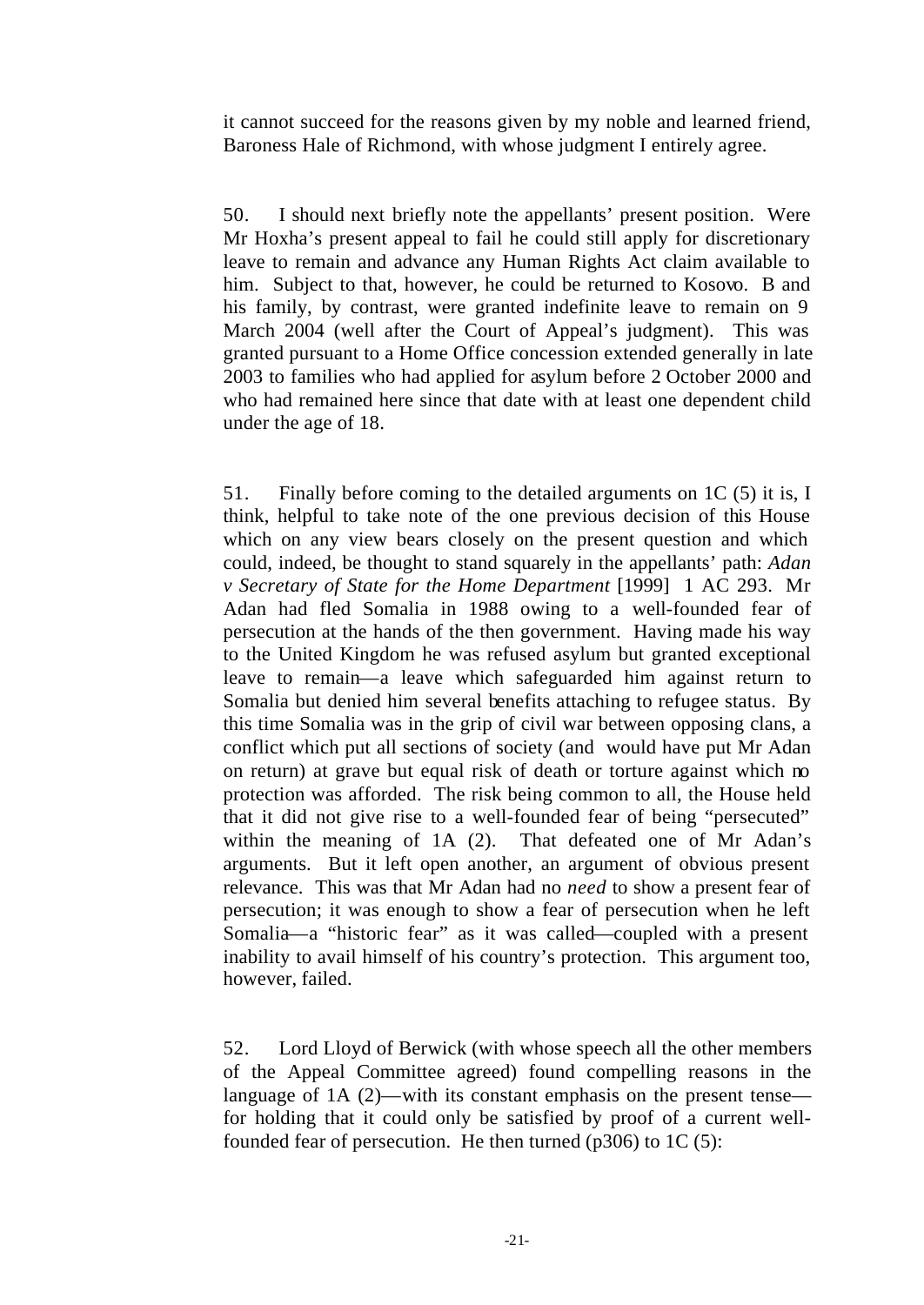"I had at first thought that article 1C (5) provided a complete answer to [Mr Adan's] argument. If a present fear of persecution is an essential condition of *remaining* a refugee, it must also be an essential condition for *becoming* a refugee. But it was pointed out in the course of argument that article 1C (5) only applies to [nationals who are outside their country owi ng to a well-founded fear of persecution for a Convention reason, and, owing to such fear, are *unwilling* to avail themselves of the protection of their country]. It does not help directly as to [nationals who are outside their country owing to a well-founded fear of persecution for a Convention reason, and are *unable* to avail themselves of the protection of their country]. This is true. But the proviso does shed at least some light on the intended contrast between article 1A (1) and 1A (2). Article 1A (1) is concerned with historic persecutions. It covers those who qualified as refugees under previous Conventions. They are not affected by article 1C (5) if they can show compelling reasons arising out of previous persecution for refusing to avail themselves of the protection of their country. It would point the contrast with article 1A (1), and make good sense, to hold that article 1A (2) is concerned, not with previous persecution at all, but with current persecution, in which case article 1C (5) would take effect naturally when, owing to a change of circumstance, the refugee ceases to have a fear of current persecution."

# 53. Finally, with regard to this argument Lord Lloyd (p308) said this:

"I am glad to have reached that conclusion. For a test which required one to look at historic fear, and then ask whether that historic fear which, ex hypothesi, no longer exists is nevertheless the cause of the asylum-seeker being presently outside his country is a test which would not be easy to apply in practice. This is not to say that historic fear may not be relevant. It may well provide evidence to establish present fear. But it is the existence, or otherwise, of present fear which is determinative."

54. Lord Slynn of Hadley said (p301) that there seemed to him: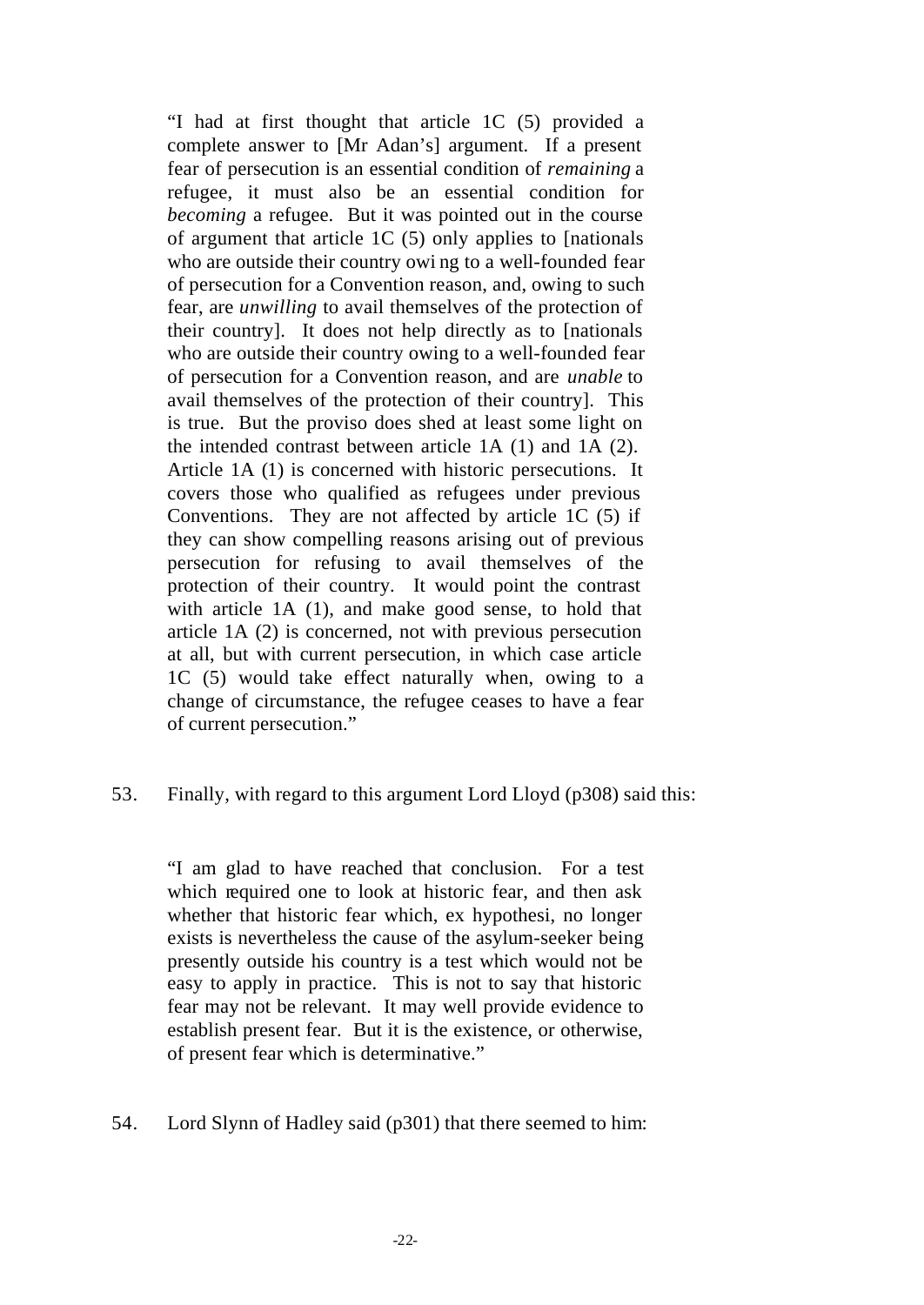"force in [Mr Adan's] argument that on humanitarian grounds a person who leaves his own country because of a well-founded fear of being persecuted for a Convention reason and later is unable, or, owing to that fear, is unwilling, to avail himself of that country's protection even when the grounds for his fear have gone, should be able to claim the status of a refugee."

He concluded however:

"[T]he coherence of the scheme requires that the wellfounded fear, the first matter to be established, is also a current fear. The existence of what has been called a historic fear is not sufficient in itself, though it may constitute important evidence to justify a claim of a current well-founded fear."

55. In the light of that authority (from which your Lordships are not in any way invited to depart), sympathetic though inevitably one is to these appellants and persuasive though for my part I acknowledge their humanitarian case to be, their legal arguments appear distinctly unpromising.

56. Their case comes to this. To qualify for refugee status they have to satisfy the requirements of 1A (2). This they seek to do—in the face of *Adan's* requirement that they demonstrate a current well-founded fear—by resort to a cessation provision, 1C (5). 1C (5), quite apart from appearing to apply not when first an asylum seeker's refugee status is determined but only in connection with its possible later loss, in any event appears not to solve but to compound the appellants' difficulties, expressly postulating as it does that the circumstances earlier giving rise to refugee status "have ceased to exist" i.e. that by now they no longer have a well-founded fear. To escape this further difficulty, however, the appellants seek to invoke the "compelling reasons" proviso notwithstanding its apparent limitation to 1A (1) refugees. Putting it another way, the appellants seek by way of the proviso to disapply a cessation provision which, were it to apply, would itself take effect not to confer on them but rather to deny them refugee protection ("This Convention shall cease to apply"). Quite how the disapplication of a provision itself otherwise disapplying the Convention can assist an asylum seeker to qualify for Convention protection in the first place is not altogether easy to understand. Plainly, moreover, the argument is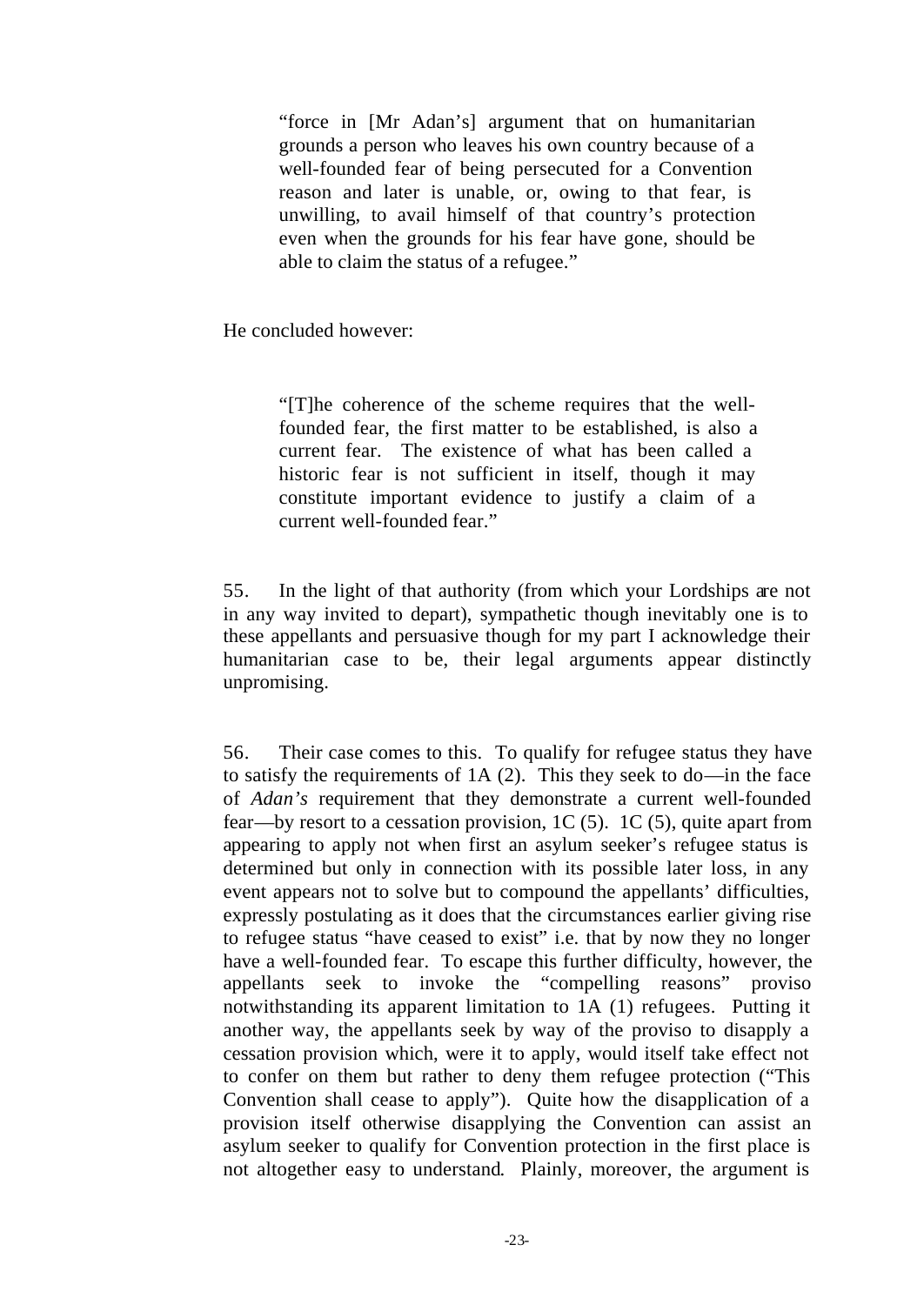irreconcilable with the passage already cited from Lord Lloyd's speech in *Adan* [1999] 1 AC 293, 306, where he points to the contrast logically and intentionally struck in 1C (5) between on the one hand 1A (1) refugees, who have already been "considered" refugees (and thus recognised as such) and who, although potentially amenable to the loss of that status under 1C (5), will not in fact lose it if they can show "compelling reasons", and on the other hand 1A (2) refugees who must demonstrate a current well-founded fear of persecution not only when first seeking recognition of their status but also thereafter in order not to lose it.

57. Before turning to some of the many texts put before the House in connection with the true construction of 1C (5), it is convenient next, whilst still laying the ground for your Lordships' consideration of *both* the questions arising—what is meant by "recognized" and the reach of the proviso given its reference to 1A (1)—to set out the more directly relevant paragraphs of the UNHCR 1979 Handbook, issued, as its foreword (para iv) states, pursuant to a request from the Executive Committee in 1977: "for the guidance of Governments a handbook relating to procedures and criteria for determining refugee status". Noteworthy amongst the Committee's express recommendations was: "v. If the applicant is *recognised* as a refugee, he should be informed accordingly and issued with documentation certifying his refugee status." (emphasis added)

58. The foreword to the Handbook states (para ii) that the Convention and the 1967 Protocol apply "to persons who are refugees as therein defined" and continues:

"The assessment as to who is a refugee, i.e. the determination of refugee status under the 1951 Convention and the 1967 Protocol, is incumbent upon the Contracting State in whose territory the refugee applies for *recognition* of refugee status." (emphasis added)

59. The foreword was revised in 1992; the body of the Handbook, however, remained as initially published in 1979. It includes the following paragraphs:

"26. With respect to the treatment within the territory of States, this is regulated as regards refugees by the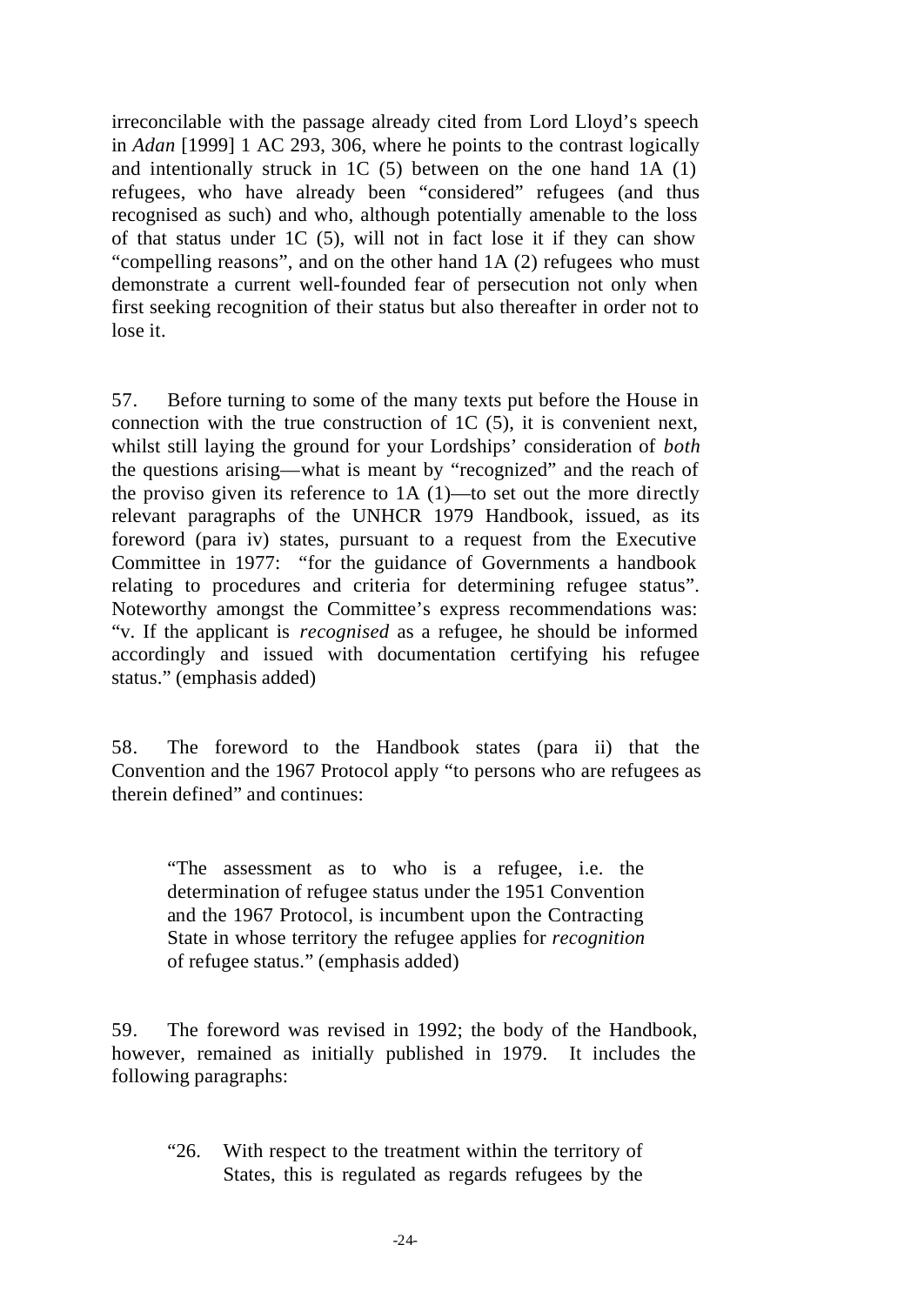main provisions of the 1951 Convention and 1967 Protocol … Furthermore, attention should be drawn to Recommendation E contained in the Final Act of the conference of Plenipotentiaries which adopted the 1951 Convention:

> 'The Conference expresses the hope that the Convention relating to the Status of Refugees will have value as an example exceeding its contractual scope and that all nations will be guided by it in granting so far as possible to persons in their territory as refugees and who would not be covered by the terms of the Convention, the treatment for which it provides.'

- 27. This recommendation enables States to solve such problems as may arise with regard to persons who are not regarded as fully satisfying the criteria of the definition of the term 'refugee'.
- 28. A person is a refugee within the meaning of the 1951 Convention as soon as he fulfils the criteria contained in the definition. This would necessarily occur prior to the time at which his refugee status is formally determined. Recognition of his refugee status does not therefore make him a refugee but declares him to be one. He does not become a refugee because of recognition, but is recognized because he is a refugee.
- 30. The provisions of the 1951 Convention defining who is a refugee consist of three parts, which have been termed respectively 'inclusion,' 'cessation' and 'exclusion' clauses.
- 31. The inclusion clauses define the criteria that a person must satisfy in order to be a refugee. They form the positive basis upon which the determination of refugee status is made.
- 112. [Under the heading: Cessation clauses] Once a person's status as a refugee has been determined, it is maintained unless he comes within the terms of one of the cessation clauses. This strict approach towards the determination of refugee status results from the need to provide refugees with the assurance that their status will not be subject to constant review in the light of temporary changes – not of a fundamental character – in the situation prevailing in their country of origin.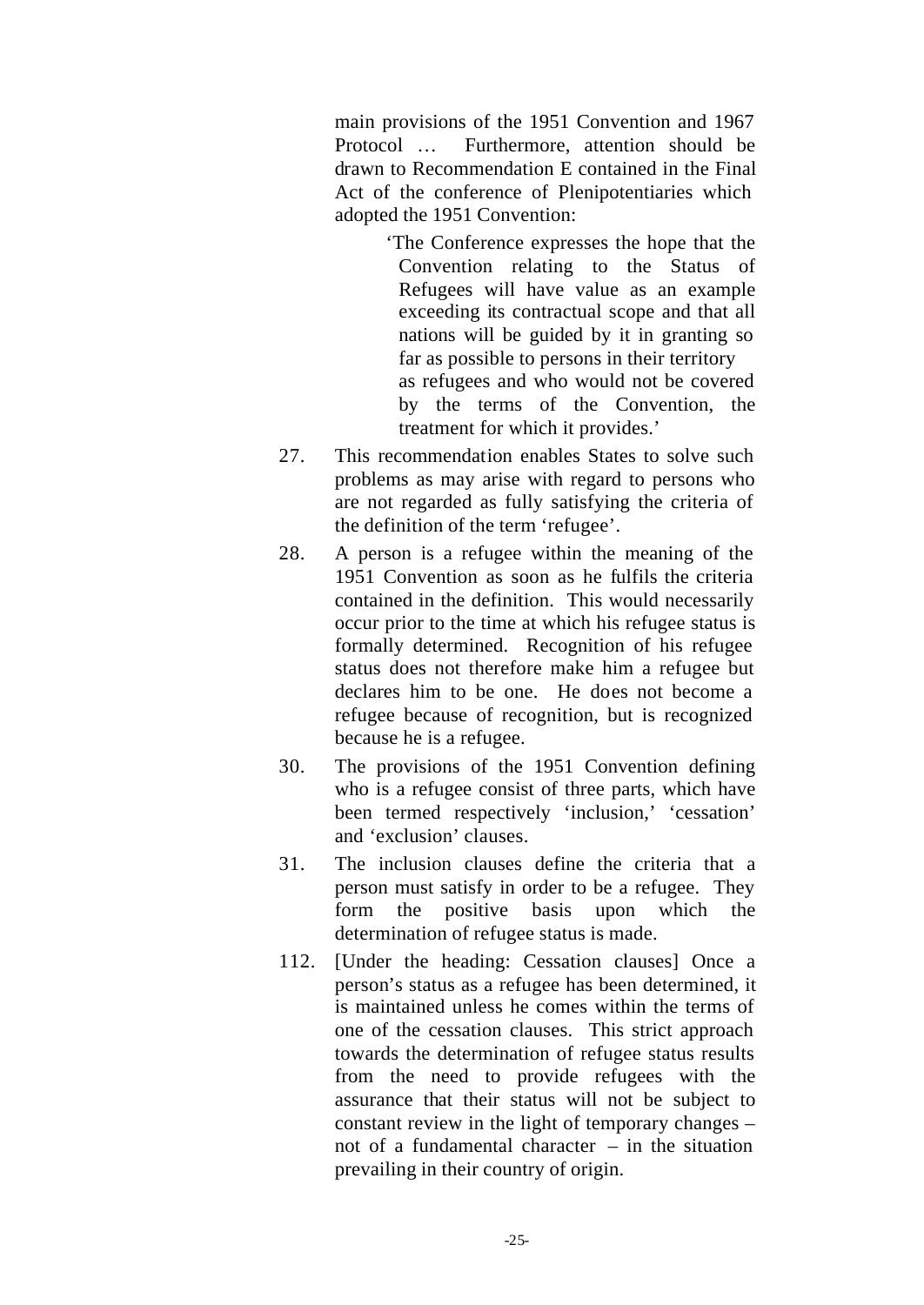- 135. Circumstances [in 1C (5)] refer to fundamental changes in the country, which can be assumed to remove the basis of the fear of persecution. A mere – possibly transitory – change in the facts surrounding the individual refugee's fear, which does not entail such major changes of circumstances, is not sufficient to make this clause applicable. A refugee's status should not in principle be subject to frequent review to the detriment of his sense of security, which international protection is intended to provide.
- 136. The second paragraph of this clause contains an exception to the cessation provision contained in the first paragraph. It deals with the special situation where a person may have been subjected to very serious persecution in the past and will not therefore cease to be a refugee, even if fundamental changes have occurred in his country of origin. The reference to article 1A (1) indicates that the exception applies to 'statutory refugees'. At the time when the 1951 Convention was elaborated, these formed the majority of refugees. The exception, however, reflects a more general humanitarian principle, which could also be applied to refugees other than statutory refugees. It is frequently recognized that a person who – or whose family – has suffered under atrocious forms of persecution should not be expected to repatriate. Even though there may have been a change of regime in his country, this may not always produce a complete change in the attitude of the population, nor, in view of his past experiences, in the mind of the refugee.

60. True it is that 1C (5), no less than 1A (2), appears in the Convention under the heading "Definition of the Term 'Refugee'". True it is, too, as para 28 of the Handbook neatly points out, that someone recognised to be a refugee must by definition have been one before his refugee status has been determined. But it by no means follows that, because someone has been a refugee before his status comes to be determined, any change in circumstances in his home country falls to be considered under 1C (5) rather than under 1A (2). Quite the contrary. As has been seen, the Handbook is replete with references to the "determination" of a person's refugee status and his "recognition" as such. Article 9 of the Convention itself, indeed, allows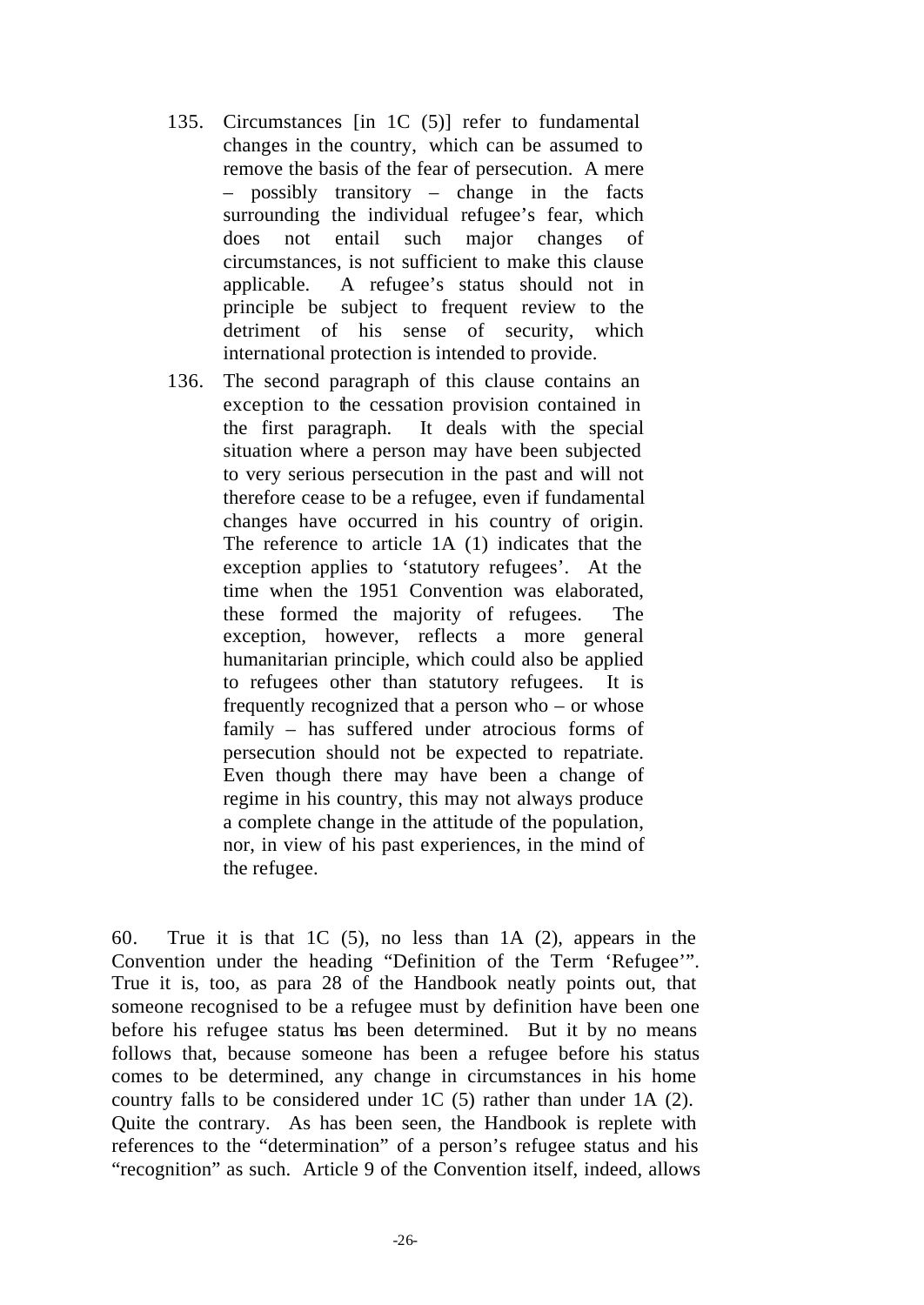certain provisional measures to be taken "pending a determination by the Contracting State that that person is in fact a refugee". The whole scheme of the Convention points irresistibly towards a two-stage rather than composite approach to 1A (2) and 1C (5). Stage 1, the formal determination of an asylum-seeker's refugee status, dictates whether a 1A (2) applicant (who may, indeed, be someone previously held not to qualify as a statutory refugee by the International Refugee Organisation—see the second paragraph of  $1A(1)$ , is to be recognised as a refugee. 1C (5), a cessation clause, simply has no application at that stage, indeed no application at any stage unless and until it is invoked by the State *against* the refugee in order to deprive him of the refugee status previously accorded to him.

61. Para 112 of the Handbook makes all this perfectly plain. So too, more recently, did the UNHCR Lisbon Roundtable Meeting of Experts held in May 2001 in their Summary Conclusions:

"26. In principle, refugee status determination and cessation procedures should be seen as separate and distinct processes, and which should not be confused."

62. Many other of the documents and writings put before your Lordships point the same way. And so, of course, does the language of 1C (5) itself. The words "the circumstances in connection with which he has been recognised as a refugee" could hardly be clearer. They expressly postulate that the person concerned "has been recognised as a refugee", not that he "became" or "was" a refugee.

63. This provision, it shall be borne in mind, is one calculated, if invoked, to redound to the refugee's disadvantage, not his benefit. Small wonder, therefore, that all the emphasis in paras 112 and 135 of the Handbook is upon the importance of ensuring that his recognised refugee status will not be taken from him save upon a fundamental change of circumstances in his home country. As the Lisbon Conference put it in para 27 of their conclusions: " … the asylum authorities should bear the burden of proof that such changes are indeed fundamental and durable".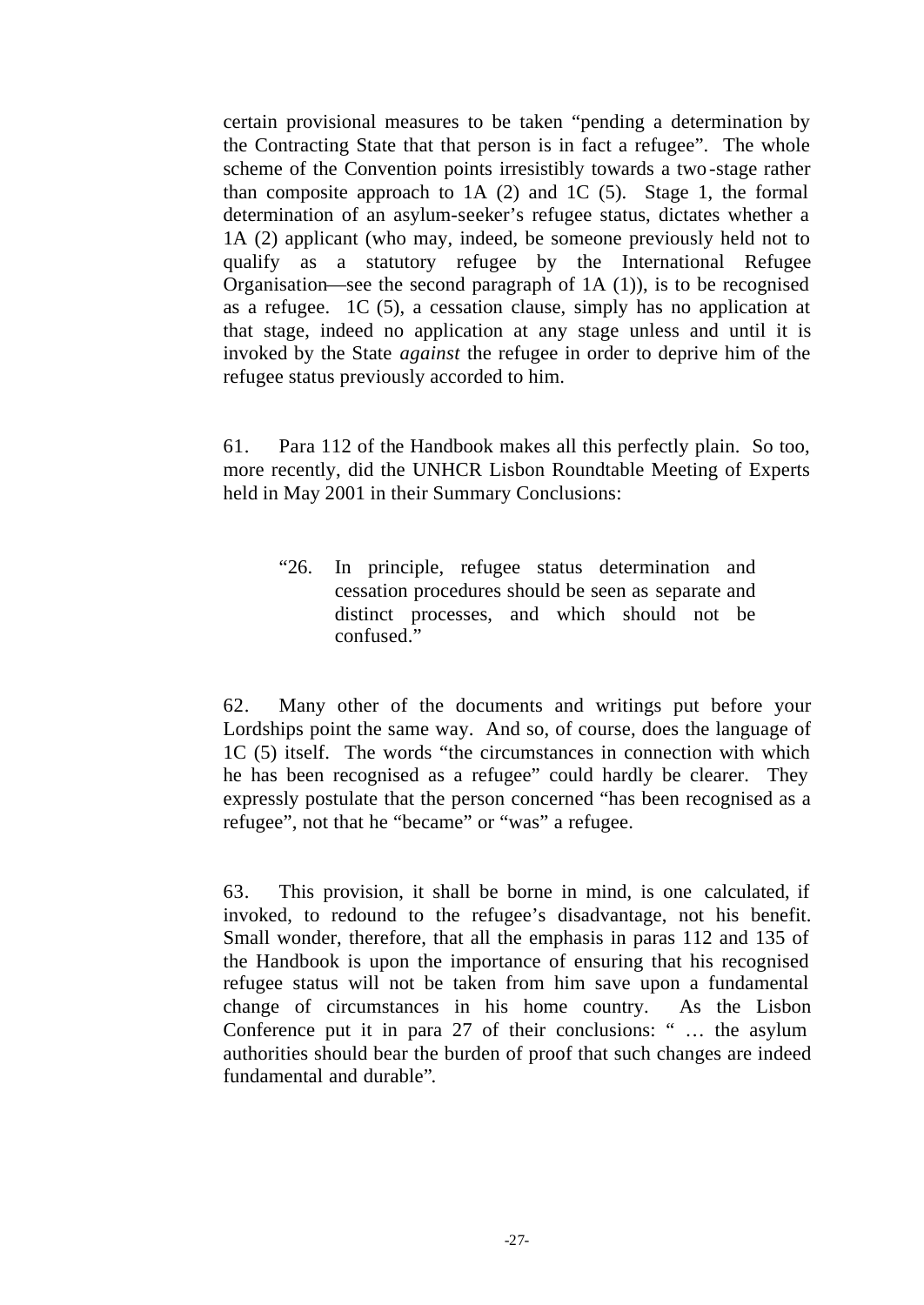64. Many other UNHCR publications are to similar effect. A single further instance will suffice, taken from the April 1999 Guidelines on the application of the cessation clauses:

"2. The cessation clauses set out the only situations in which refugee status properly and legitimately granted comes to an end. This means that once an individual is determined to be a refugee, his/her status is maintained until he/she falls within the terms of one of the cessation clauses. This strict approach is important since refugees should not be subjected to constant review of their refugee status. In addition, since the application of the cessation clauses in effect operates as a formal loss of refugee status, a restrictive and well-balanced approach should be adopted in their interpretation."

65. The reason for applying a "strict" and "restrictive" approach to the cessation clauses in general and 1C (5) in particular is surely plain. Once an asylum application has been formally determined and refugee status officially granted, with all the benefits both under the Convention and under national law which that carries with it, the refugee has the assurance of a secure future in the host country and a legitimate expectation that he will not henceforth be stripped of this save for demonstrably good and sufficient reason. That assurance and expectation simply does not arise in the earlier period whilst the refugee's claim for asylum is under consideration and before it is granted. Logically, therefore, the approach to the grant of refugee status under 1A (2) does not precisely mirror the approach to its prospective subsequent withdrawal under 1C (5).

66. That said, however, it would seem to me appropriate that in the initial determination of an asylum claim under 1A (2) the decisionmaker, in a case where plainly the applicant fled his home country as a genuine refugee from Convention persecution, should not too readily reach the view that he could now safely be returned to it. Not only, as both Lord Slynn and Lord Lloyd observed in *Adan* [1999] 1 AC 293, may historic fear constitute important evidence tending to establish a current fear; so too it justifies some scepticism on the part of the decision-maker as to whether in truth the change in home circumstances is sufficiently clear and firm as to warrant the refusal of refugee status. That essentially is the point I was trying to make in the Court of Appeal in *Mohammed Arif v Secretary of State for the Home Department* [1999]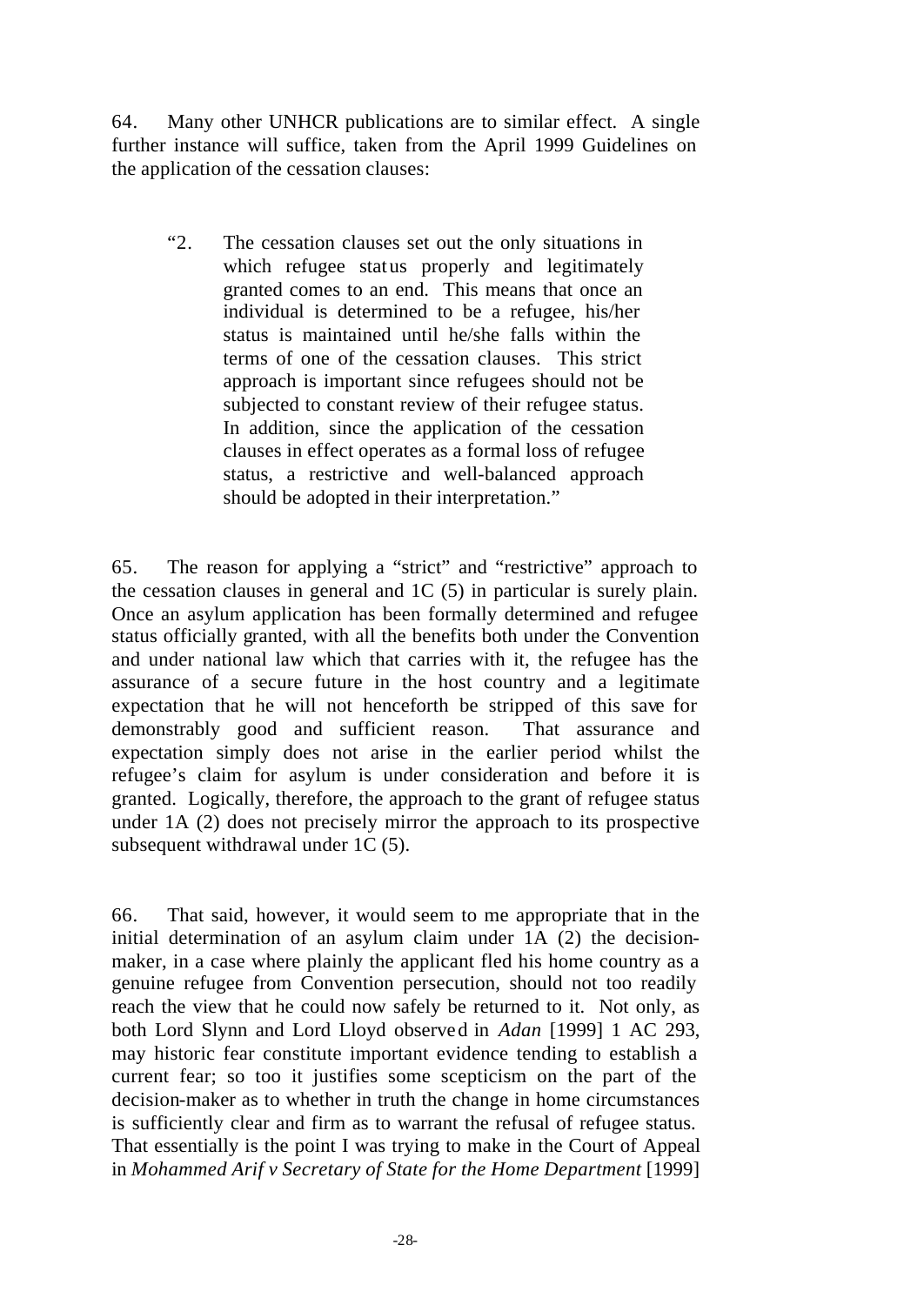Imm AR 271 where, at p 276, I suggested that, depending always on the particular facts of the case, there might well be "an evidential burden on the Secretary of State to establish that [the asylum seeker] could safely be returned home." Although "some reservations as to the utility of the language of burden of proof" were expressed in the later Court of Appeal decision in *S v Secretary of State for the Home Department* [2002] INLR 416,431, I remain unrepentant. It seems to me only right that in a case where the Secretary of State is contending that a country once plainly unsafe (like, say, Sri Lanka or Kosovo) has now become safe, he should place before the appellate authority sufficient material to satisfy them of that critical fact. There can, of course, be no doubt that the *Arif* approach was satisfied here. As Jackson J observed in Mr Hoxha's case: "In cases arising from Kosovo the Secretary of State can discharge that evidential burden by pointing to the presence of UNMIK and KFOR since June 1999". (June 1999, your Lordships may note, was before either appellant in fact arrived in this country.)

67. From all this it follows that, even were the proviso to 1C (5) capable of availing the appellants, their appeals must fail since clearly 1C (5) has no application. Recognising, however, that were the proviso indeed to encompass them as well as statutory refugees this would involve a substantially greater (and in this event rather disturbing) mismatch between the approach respectively to recognition under 1A (2) and cessation under 1C (5), it is right for your Lordships to address the point.

68. The appellants advance two principal arguments with regard to the proviso, pointing first to its drafting history and secondly to current state practice. As to the drafting history there can be no doubt whatever that, when first the Convention took effect, the proviso was intended to apply, as indeed it expressly states, to statutory refugees only. As Grahl-Madsen said in *The Status of Refugees in International Law*, vol 1 (1966) p410:

"What the drafters of the Convention had in mind was the situation of refugees from Germany and Austria who were unwilling to return to the scene of the atrocities which they and their kin had experienced or to avail themselves of the protection of a country which had treated them so badly."

69. It is the appellants' submission, however, that the 1967 Protocol, recognising as it did the need thenceforth to deal also with new refugee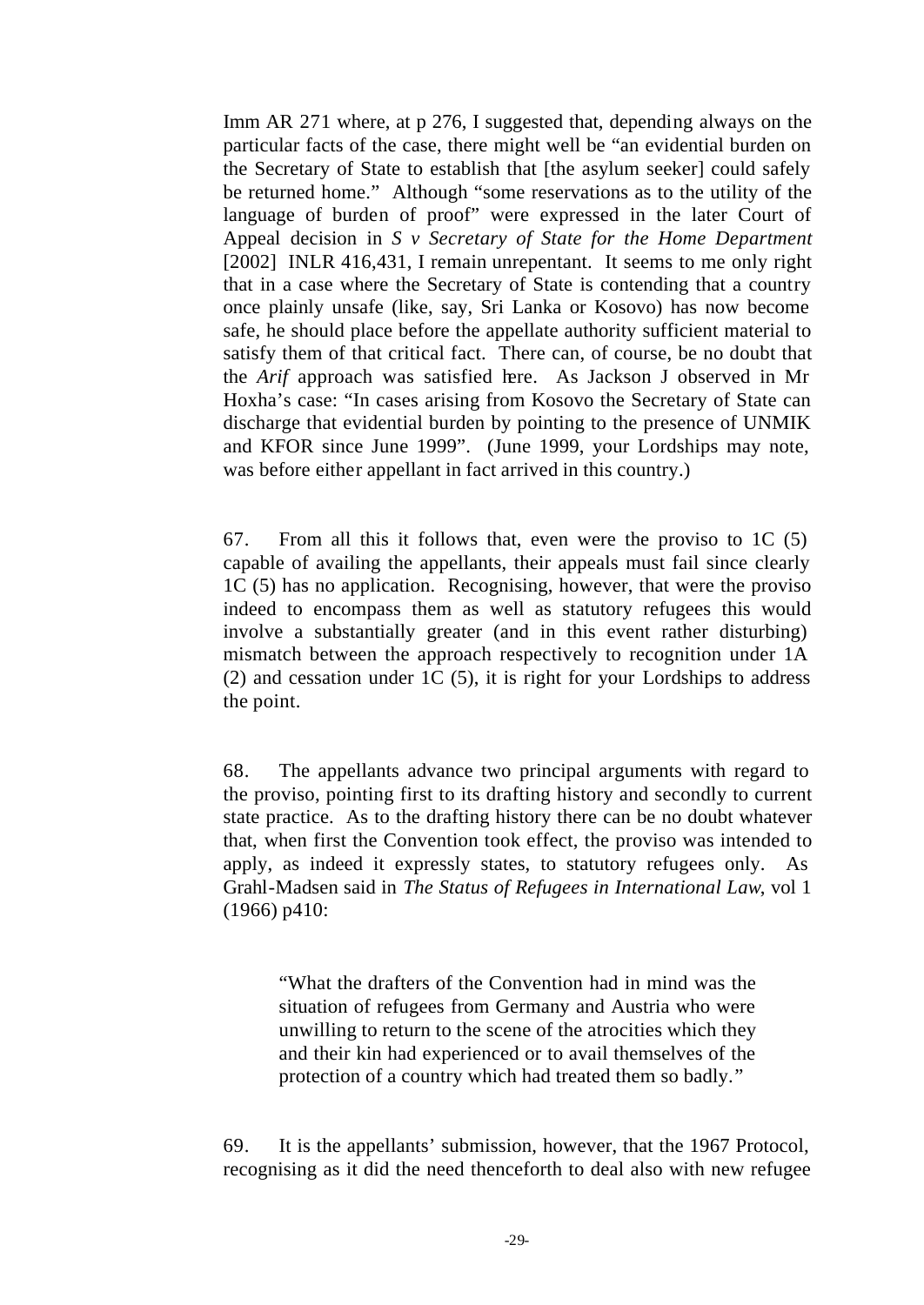situations and not just those which had arisen before 1 January 1951, must be recognised as having changed the scope of the proviso notwithstanding the Protocol's failure actually to amend it. The appellants point to the Preamble to the Protocol—"it is desirable that equal status should be enjoyed by all refugees covered by the definition in the Convention irrespective of the dateline, 1 January 1951"—and urge too the great importance accorded generally in international law to the principle of non-discrimination. To my mind, however, the argument is an impossible one. The language of the proviso is clear and unambiguous. The failure in 1967 to amend it, as it could so easily have been amended simply by deleting the "(1)" from the reference to "section A (1)", seems to me eloquent of the continuing intention of the contracting parties to confine the benefit of the proviso to the diminishing number of statutory refugees who would otherwise have remained vulnerable to the loss of their Convention rights under the cessation clause. (It may be noted for good measure that the Protocol, by article 1 (3), expressly preserved certain geographical limitations on the Convention's scope, namely any declarations previously made by Contracting States under article 1 B limiting their Convention obligations to those claiming refugee status under 1A (2) from "events occurring in Europe".)

70. Professor Guy Goodwin-Gill, having pointed out that the UNHCR statute on the Convention itself dealt differently with the position, describes the Convention's limitation of the right to invoke compelling reasons for non-return to statutory refugees as "perverse" (*The Refugee in International Law*,  $2^{nd}$  ed (1996), p 87). To my mind, however, that puts it too high: one can surely understand why some Contracting States at least would wish to limit the proviso's scope. There is, indeed, a striking modern example of precisely this evident reluctance to extend the range of Convention protection. Despite the EU Commission's 2001 proposal in connection with the then proposed Council Directive on the Minimum Standards for Refugee Protection that any "Member State invoking this cessation clause should ensure that an appropriate status, preserving previously acquired rights, is granted to persons who are unwilling to leave the country for compelling reasons arising out of previous persecution or experiences of serious and unjustified harm", the Directive as enacted—Council Directive 2004/83/EC—conspicuously omitted any such provision. Instead, all that article 11.2 requires with regard to the relevant cessation clauses is that "Member States shall have regard to whether the change of circumstances is of such a significant and non-temporary nature that the refugee's fear of persecution can no longer be regarded as wellfounded."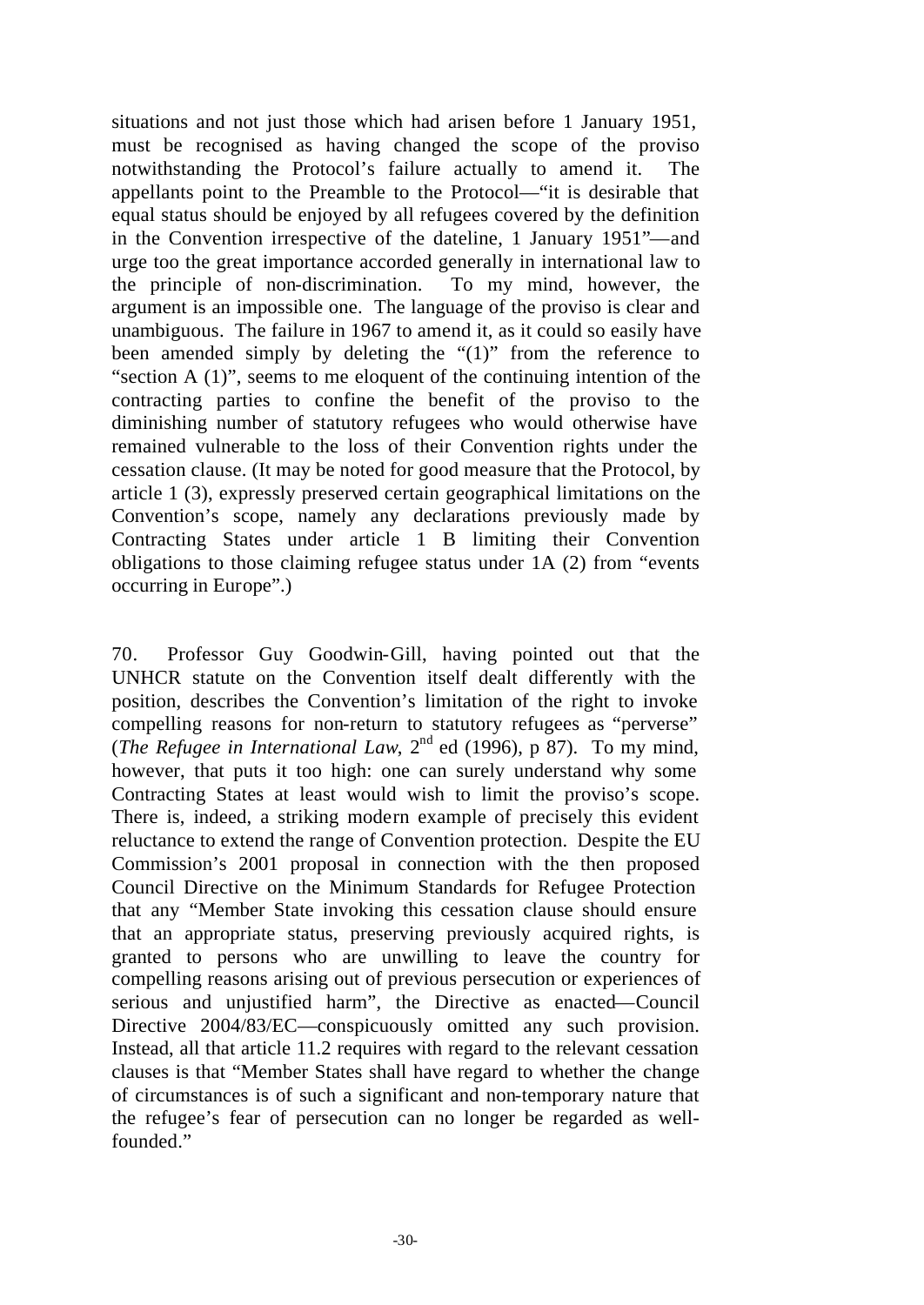71. I conclude, therefore, that the appellants' argument derives no support whatever from the drafting history of the proviso. The 1967 Protocol, indeed, so far from advancing their case, constitutes yet another obstacle in their path.

72. I turn therefore to the second limb of the appellant's argument, Mr Manjit Gill QC's reliance on state practice. The argument arises under article 31 of the Vienna Convention on the Law of Treaties, 1969:

- "1. A treaty shall be interpreted in good faith in accordance with the ordinary meaning to be given to the terms of the treaty in their context and in the light of its object and purpose.
- 3. There shall be taken into account, together with the context:
	- (a) any subsequent agreement between the parties regarding the interpretation of the treaty or the application of its provisions;
	- (b) any subsequent practice in the application of the treaty which establishes the agreement of the parties regarding its interpretation."

73. Sir Ian Sinclair QC, in *The Vienna Convention on the Law of Treaties*, 2nd ed, (1984) says at p138:

"It should of course be stressed that para 3 (b) of article 31 of the Convention does not cover subsequent practice in general, but only a specific form of subsequent practice that is to say, concordant subsequent practice common to all the parties".

74. Anthony Aust in *Modern Treaty Law and Practice* (2000) states, at p 195:

"It is not necessary to show that each party has engaged in a practice, only that all have accepted it, albeit tacitly. But, if a clear difference of opinion between the parties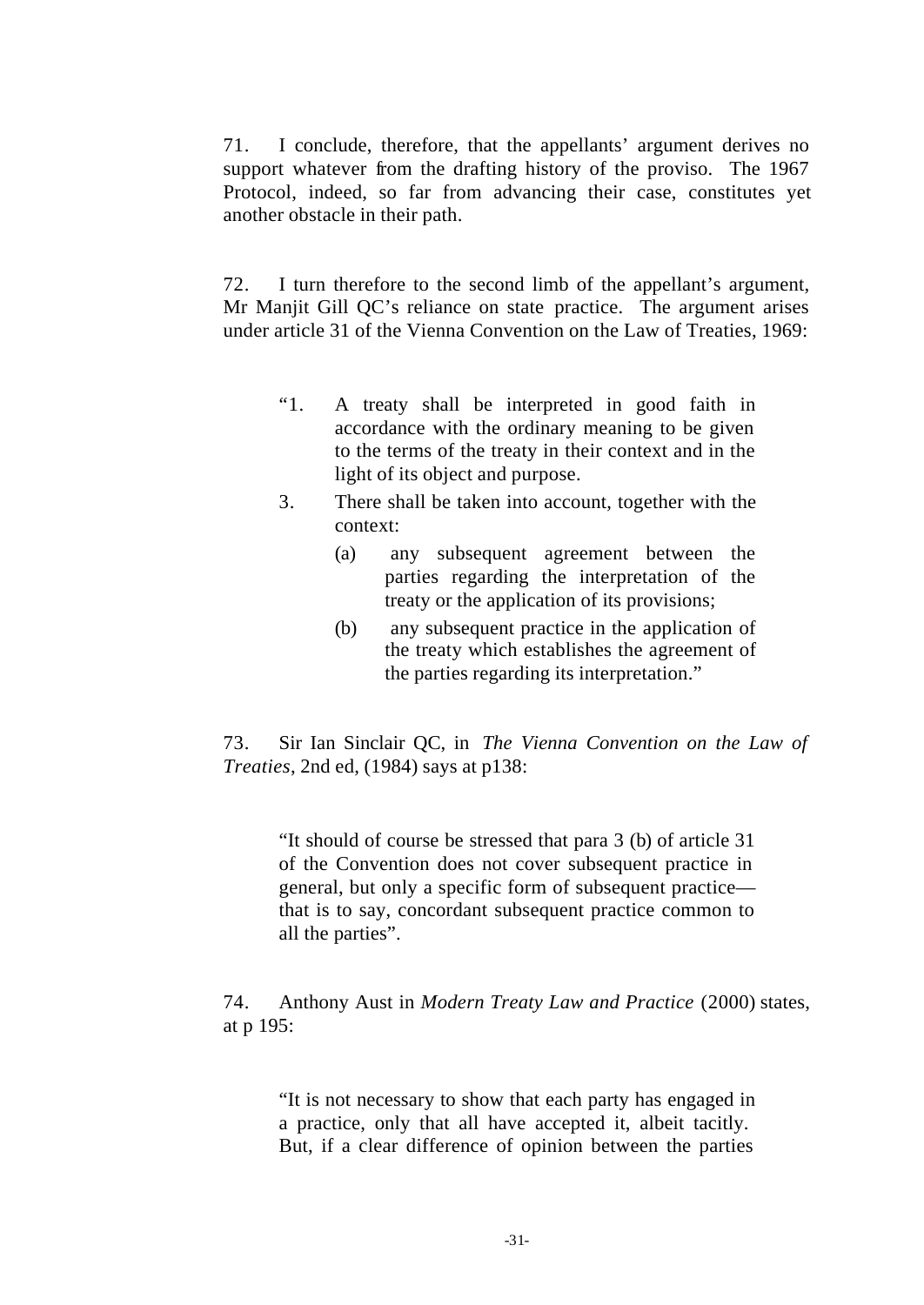exists, the practice may not be relied upon as a supplementary means of interpretation."

75. That, submit the appellants, with some support from Professor Goodwin Gill, puts it too high: universal agreement by all the treaty parties is not necessary; a state can be bound by the general practice of other states even against its wishes.

76. For the purposes of the present appeals it seems to me unnecessary to resolve the apparent differences between the several commentators upon the degree of uniformity of approach necessary in the case of multi-lateral treaties to support an interpretation based on state practice. Having regard to the clarity of the "ordinary meaning" born by the proviso to 1C (5), only the most compelling case founded on "subsequent practice" could properly give rise to a different and apparently contradictory interpretation from that obviously first intended. Until very recently, as we shall see, none of the many UNHCR pronouncements down the years appeared to support such a case. So far from suggesting that, as a result of state practice, contracting states had become obliged to treat the proviso as extending to all refugees, one repeatedly finds instead the language of aspiration and exhortation. Paragraph 26 of the Handbook expresses "the hope" that nations will grant refugee protection beyond the Convention's "contractual scope". Paragraph 27 characterises this as a "recommendation". Paragraph 136 points out encouragingly that the proviso, reflecting as it does a general humanitarian principle, "could" also be applied to A1 (2) refugees. Executive Committee Conclusion 69 of 1992:

- "(e) recommends, so as to avoid hardship cases, that states seriously consider an appropriate status, preserving previously acquired rights, for persons who have compelling reasons arising out of previous persecution for refusing to re-avail themselves of the protection of their country …"
- 77. Paragraph 31 of the UNHCR guidelines of 1999 states:

"Formally speaking, this provision [the proviso] applies only to a very small group of refugees in the present day context. However, there is nothing to prevent it being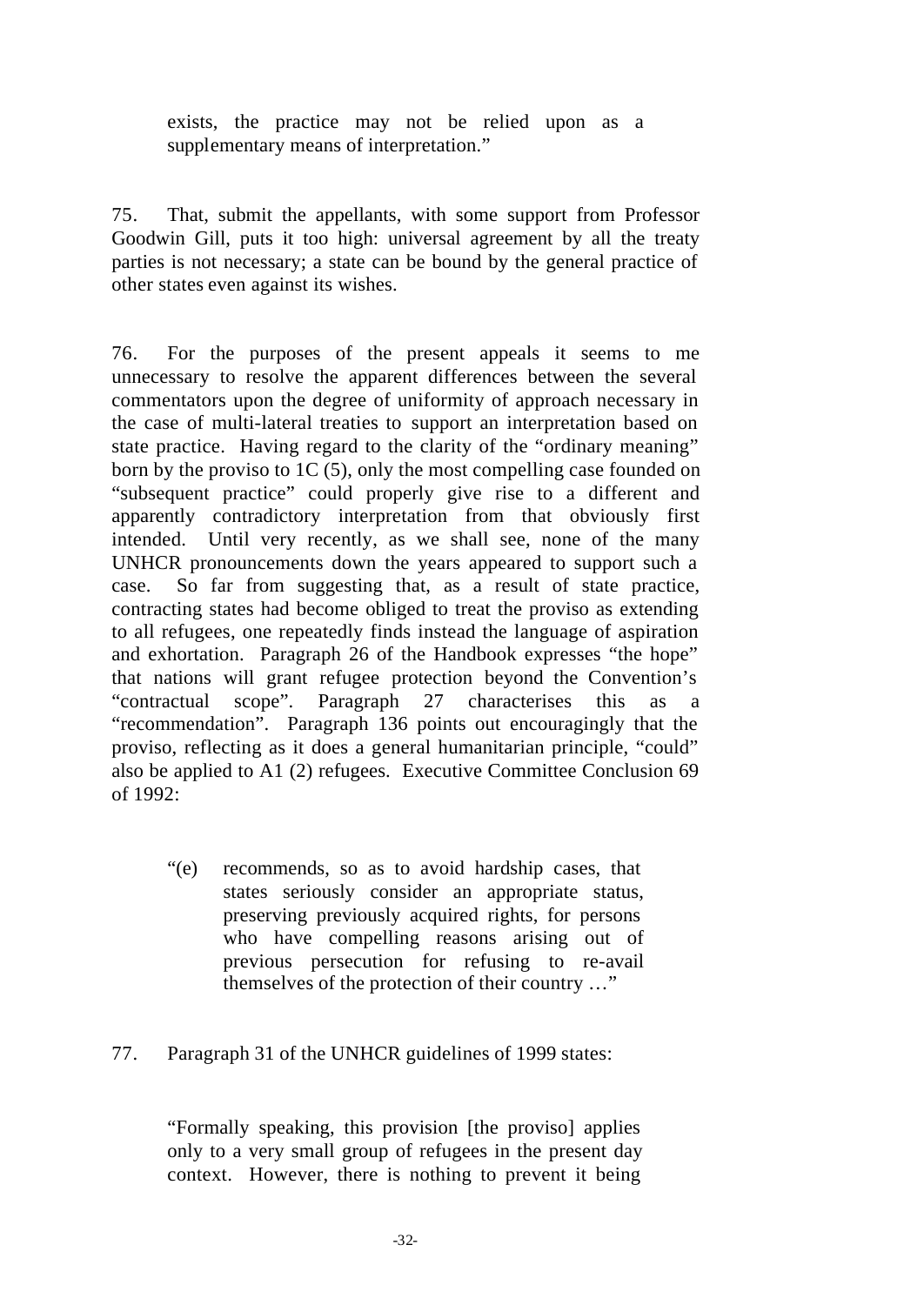applied on humanitarian grounds to other than statutory refugees."

78. A change of view, however, appears to have overtaken the UNHCR at around the time of the Lisbon Conference in 2001. Para 18 of the Roundtable's conclusions states:

"Application of the 'compelling reasons' exception to general cessation contained in article 1C (5)-(6) is interpreted to extend beyond the actual words of the provision and is recognised to apply to article 1A (2) refugees. This reflects the general humanitarian principle that is now well-grounded in state practice."

This statement was repeated verbatim in guidelines issued by the UNHCR in February 2003—see para 21. This was supported solely by a footnoted reference to a forthcoming UNHCR publication: *Refugee Protection in International Law* edited by *Feller, Türk and Nicholson*. At p 32 of that publication (which came out later in 2003) appears this:

"Another issue of contemporary concern is the question of exceptions to any general declaration of cessation. One exception is that on the basis of 'compelling reasons arising out of previous persecution' as referred to in article 1 C (5) and (6). This is now well established in state practice as extending beyond the actual terms of this provision to apply to refugees under article 1A (2) of the 1951 Convention. In such circumstances, the best state practice in keeping with the spirit of the Convention allows for the continuation of refugee status, although states sometimes accord such individuals subsidiary statuses, which may not necessarily provide a secure legal status or preserve 'previously acquired rights' as stipulated by the Executive Committee [a reference to that Committee's Conclusion No. 69 (e)—see para 76 above]."

79. Those 2003 publications, it may be noted, post-date the Court of Appeal's judgment in this case. In turn they were followed by a research paper, "The Applicability of the 'Compelling Reasons' exception to cessation for refugees and asylum-seekers" published under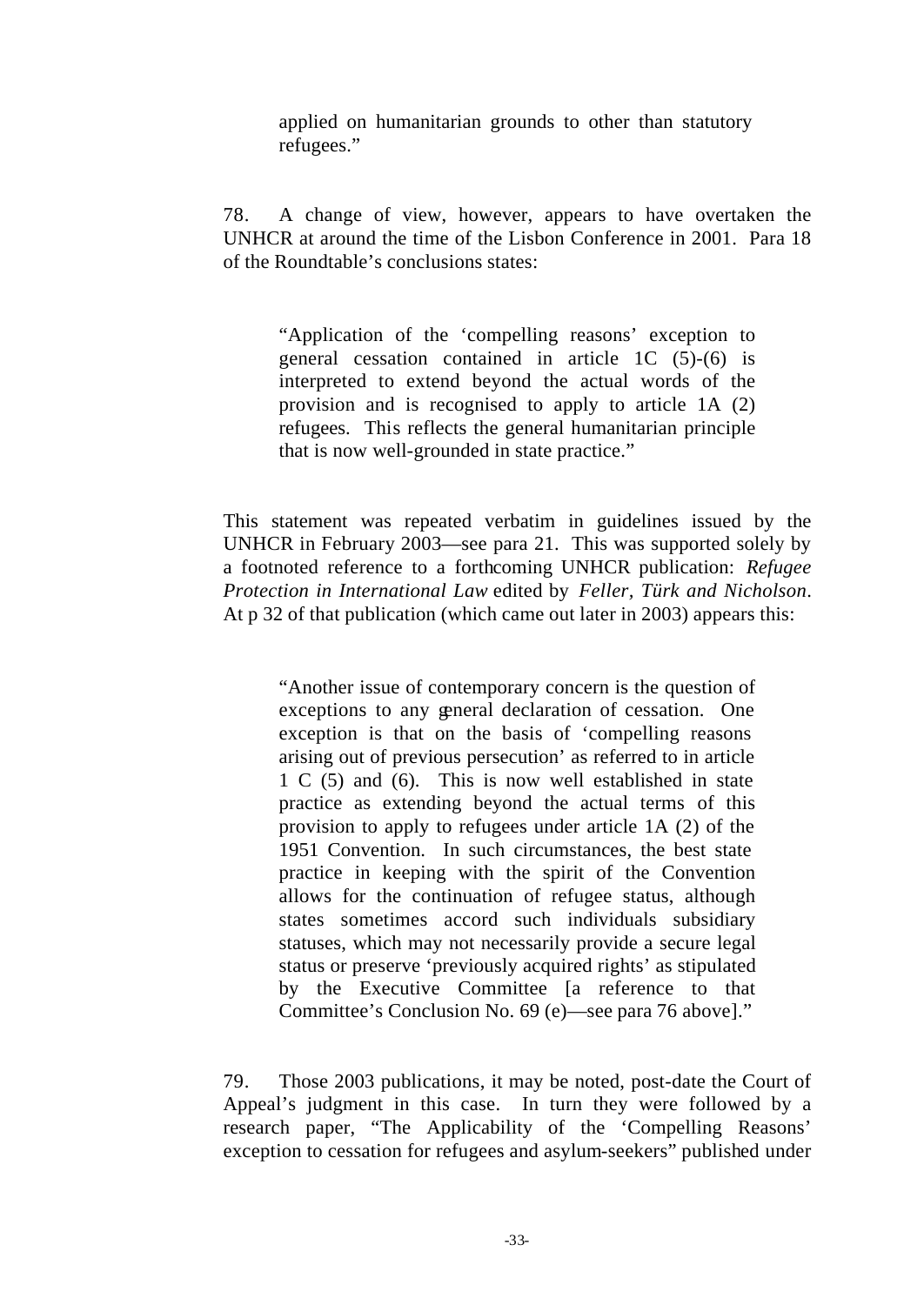the auspices of UNHCR as recently as November 2004. The findings of that paper were summarised as follows:

"Although current international practice regarding article 1C (5) sentence 2 is inconsistent, the research confirms that the application of the 'compelling reasons' exception reflects a general humanitarian principle that is wellgrounded in state practice. Some states grant either refugee status or complementary (subsidiary) protection by interpreting article 1C (5) sentence 2 as a humanitarian principle applicable to Convention refugees (article 1A (2)) and asylum-seekers, while others deny the application of article 1C (5) sentence 2 to Convention refugees. According to this research, it appears that a greater number of states apply the former interpretation and grant either refugee status or a subsidiary form of protection to refugees or asylum-seekers invoking the 'compelling reasons' exception. Indeed, out of 20 countries studied, 15 apply article 1C (5) sentence 2 to article 1A (2) refugees, and interpret it as a humanitarian principle or by analogy. It is worth mentioning that amongst these countries, are significant countries of asylum such as Belgium, Canada, France, Germany, South Africa, Switzerland, The Netherlands and The United States. The countries that apply a literal interpretation of article 1C (5) sentence 2, thus limiting its application to statutory refugees, are notably Australia, Poland and the United Kingdom and, in a recent change of position, New Zealand."

80. In the International Journal of Refugee Law published in January 2004, Vol 16, No 1, p 92 in an article "Exemption from Cessation of Refugee Status in the Second Sentence of article 1C(5)/(6) of the 1951 Refugee Convention", David Milner had expressed the view that "whilst it is clearly the case that extension of the exemption to Convention refugees is indeed well established, it is harder to argue that it has 'generally been accepted', and the practice is certainly far from being universal." The November 2004 subsequent research document refers to Mr Milner's article but suggests that "despite [its] recent date of publication … some of the information regarding national legislation and case law is outdated."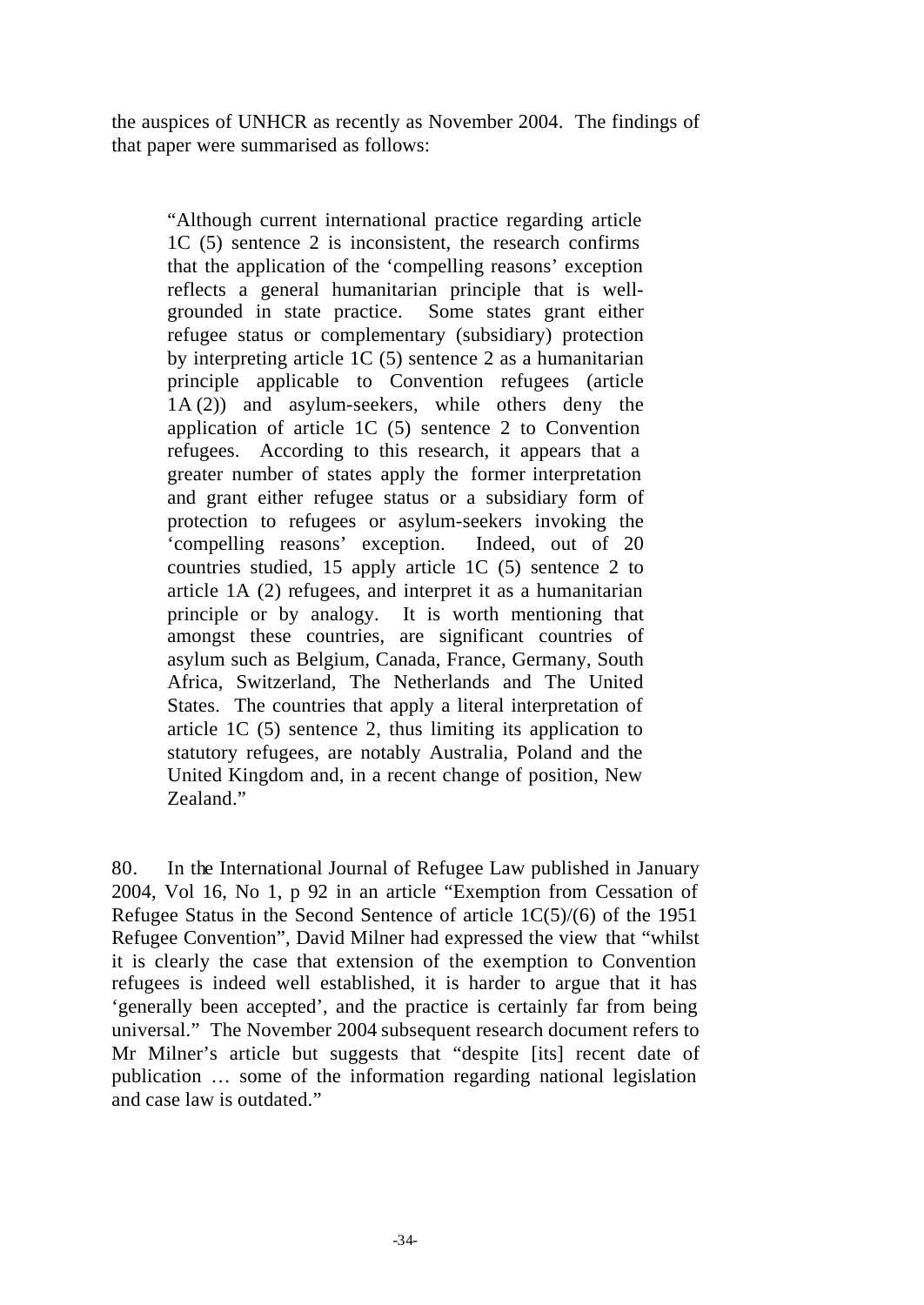81. It is upon these recent UNHCR publications and above all the 2004 research findings that Mr Manjit Gill founds his main argument on this limb of the case. They invalidate, he submits, an important finding in the judgment below, [2003] 1 WLR 241, 254, para 47:

"A number of states do adopt a more generous approach towards article 1C (5) than is required by the terms of the Convention itself, but they represent on the evidence before us a minority of the signatories to the Convention, who number over 100."

The research is also relied on by Mr Tim Eicke in his written case on behalf of the UNHCR as Intervener. It shows, he submits (at para 10.12):

"that the vast majority of states parties accept this need [to give effect to the general humanitarian principles underlying the proviso in relation to all refugees] and make provision for it in their national law (either through legislation or through developing jurisprudence)."

82. For my part I would reject these submissions. No doubt the Court of Appeal's judgment can now be seen to have put the appellants' case too low. But the Intervener to my mind puts it too high. I do not regard 15 out of 20 as a "vast majority" and nor do I think it capable of overriding the obvious disagreement of countries as important to the asylum system as Australia, New Zealand and the UK. Nor, indeed, is the appellants' difficulty in establishing the necessary consistency of state practice solely one of numbers. It is noteworthy too that both *Feller, Türk and Nicholson* and the subsequent summary of research findings describe the grant or continuation of refugee status merely as "best state practice", acknowledging in terms that a number of other states (even amongst the majority who give general effect to the "compelling reasons" exception) do so only by according "subsidiary statuses" to those they let stay. These grants of permission do not necessarily provide a secure legal status or preserve acquired rights. This "subsidiary form of protection," as the research paper calls it, manifestly falls short of continuing refugee status and is inconsistent therefore with a strict Convention obligation to treat A1 (2) refugees in the same way as A1 (1) refugees for the purposes of the 1C (5) proviso. On this ground too, therefore, the state practice argument is in my opinion unsustainable.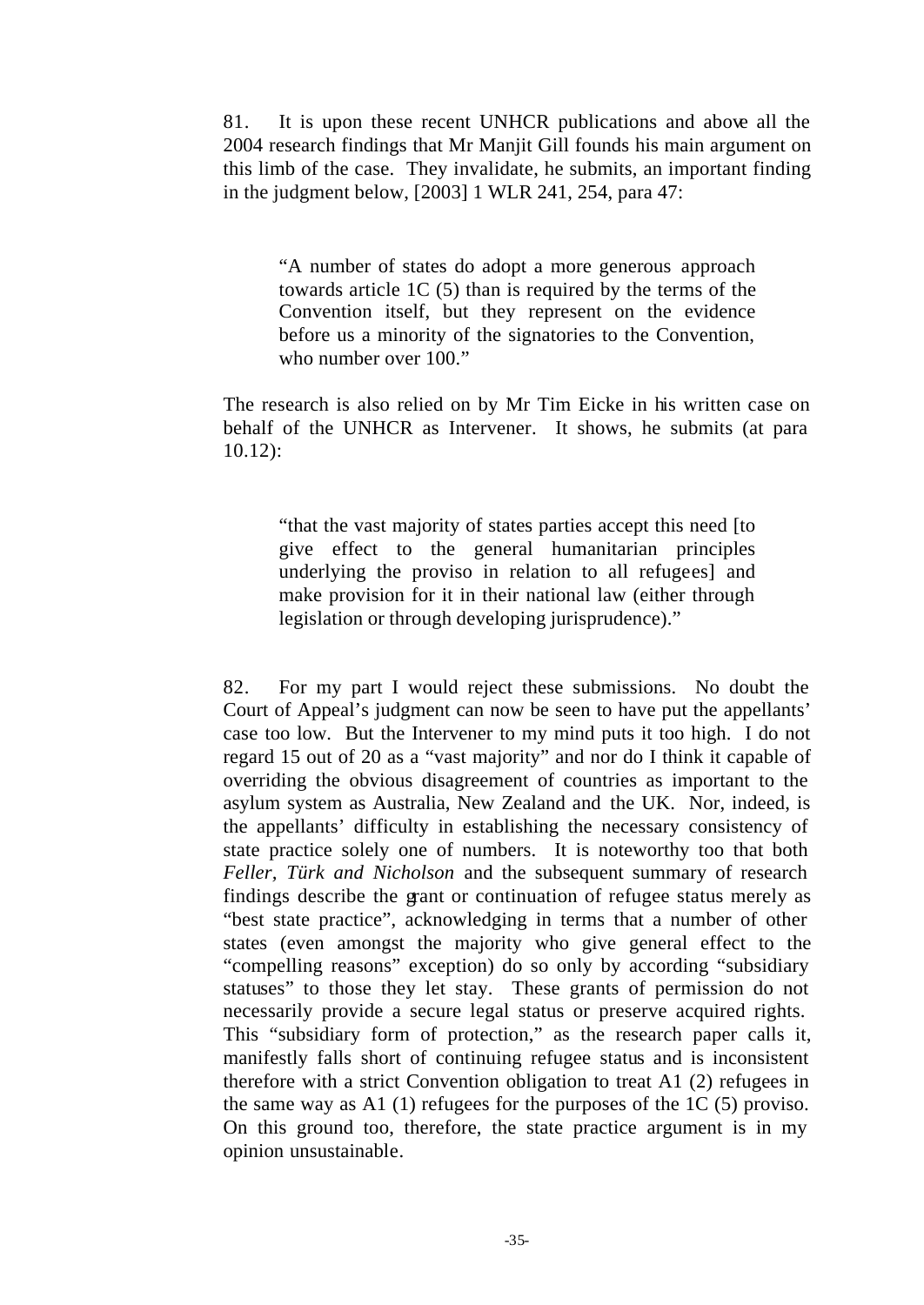83. As Lord Bingham of Cornhill observed in *Sepet v Secretary of State for the Home Department* [2003] 1 WLR 856, 864, para 11, with regard to a claimed right of conscientious objection to compulsory military service as the basis for the grant of asylum in the light of the many expressions of international opinion supporting that view:

"But resolutions and recommendations of this kind, however sympathetic one may be towards their motivation and purpose, cannot themselves establish a legal rule binding in international law."

84. From paragraph 72 onwards I have been discussing state practice with regard to the proviso for all the world as if the UK's practice is to invoke 1C (5) irrespective of any "compelling reasons" not to do so. In fact, as Miss Carss-Frisk QC told us, there is only one recorded case of the Secretary of State *ever* invoking 1C (5) to remove a refugee and the scope of the proviso was not there in point. The reality appears to be that, once the UK grants refugee status, it does not subsequently withdraw it however safe the home country may become. In truth, therefore, for the appellants to succeed in these appeals, they would have to establish that modern state practice requires not merely that refugee status be not *withdrawn* in "compelling reasons" cases but that it be *granted* in such cases, a proposition which, as already explained, flies directly in the face of *Adan* and is in any event irreconcilable with the UNHCR's repeated emphasis on treating the initial determination of refugee status and its subsequent cessation as "separate and distinct processes".

85. It is one thing to invite this House to construe the Convention as a living instrument generously and in the light of its underlying humanitarian purposes; quite another to urge your Lordships effectively to rewrite it so as to create a fresh entitlement to refugee status based upon no more than historic fear and present compelling reasons for nonreturn, with no need at all for any current fear of persecution. That would be to distort entirely the language and structure of the text and in my judgment do a serious disservice to the cause of human rights generally. As Lord Bingham of Cornhill said, first in *Brown v Stott* [2003] 1 AC 681, 703, and then again in *R (European Roma Rights) v Prague Immigration Officer* [2005] 2 WLR 1, para 18: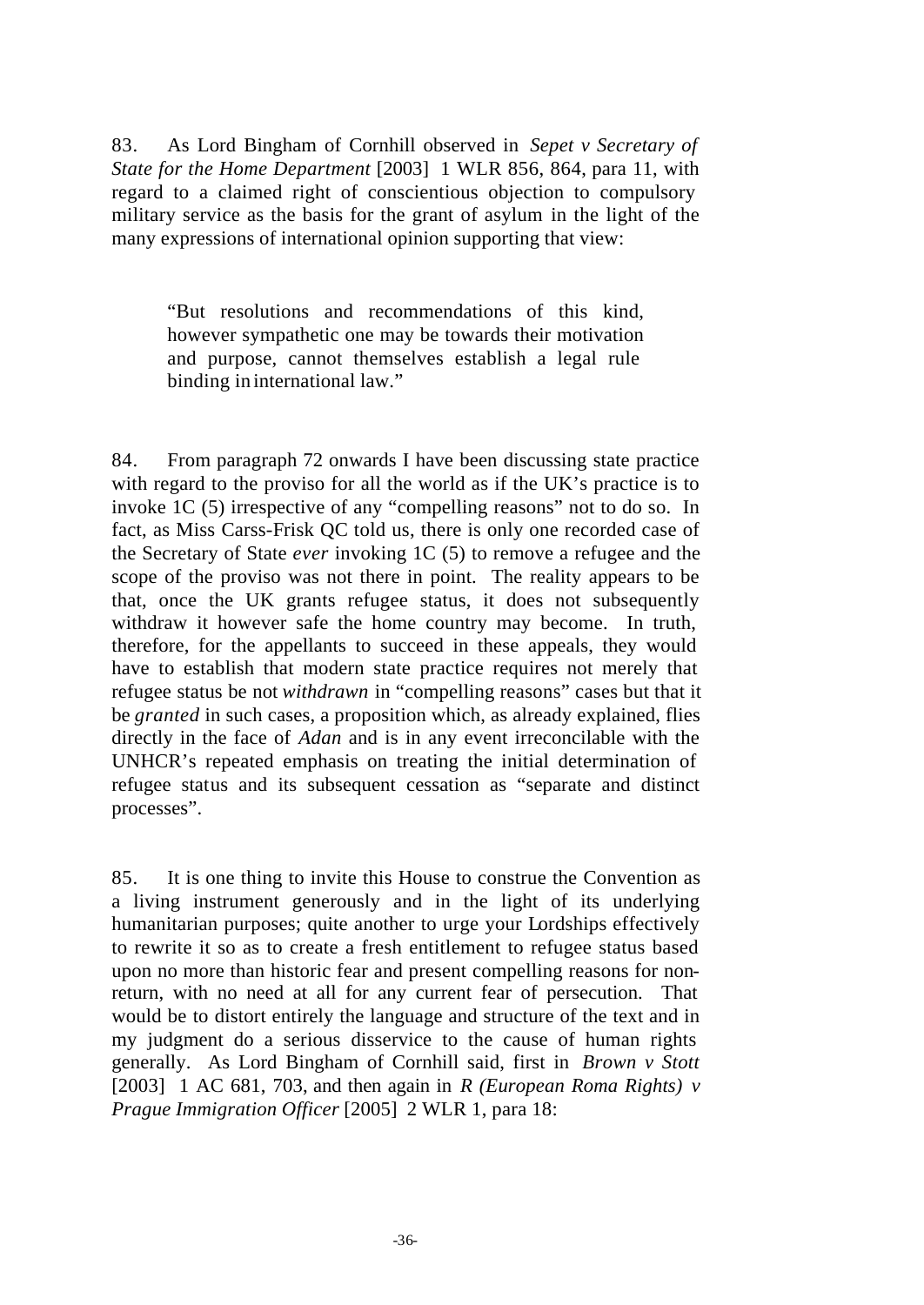"'[I]t is generally to be assumed that the parties have included the terms which they wished to include and on which they were able to agree, omitting other terms which they did not wish to include or on which they were not able to agree,' and caution is needed 'if the risk is to be averted that the contracting parties may, by judicial interpretation, become bound by obligations which they did not expressly accept and might not have been willing to accept.'"

Lord Steyn too recognised in the *European Roma Rights* case (at para 43), the limitations upon the "very important principles of interpretation" set out in the Vienna Convention: " … they are not capable of filling gaps which were designedly left in the protective scope of the Refugee Convention."

86. The Convention does not meet all humanitarian needs. It only avails those unable to return to their home country who have a present fear of persecution (*Adan* [1999] 1 AC 293). It does not avail conscientious objectors (*Sepet* [2003] 1 WLR 856). It cannot be invoked by those who have yet to leave their home country (*European Roma Rights*). It does not protect those whose life is threatened by famine, or civil war, or by persecution for non-Convention reasons. As Lord Hope of Craighead observed in *Horvath v Secretary of State for the Home Department* [2001] 1 AC 489, 498:

"It is important to note throughout that the humanitarian purposes of the Convention are limited by the tests set out in the article  $[1A (2)].$ "

87. However compelling therefore may be the reasons why these appellants or others like them should not be returned to their home country, there is no basis in the Convention, absent a continuing wellfounded fear, for granting them refugee status (or even, indeed, for allowing them to retain such status once granted). That, however, is not to deny such refugees all possibility of relief. Rather, as paragraph 72 of the respondent's written case makes plain:

"The Secretary of State accepts that there will be cases where an individual may be particularly vulnerable by reason of the continuing physical or psychological effects